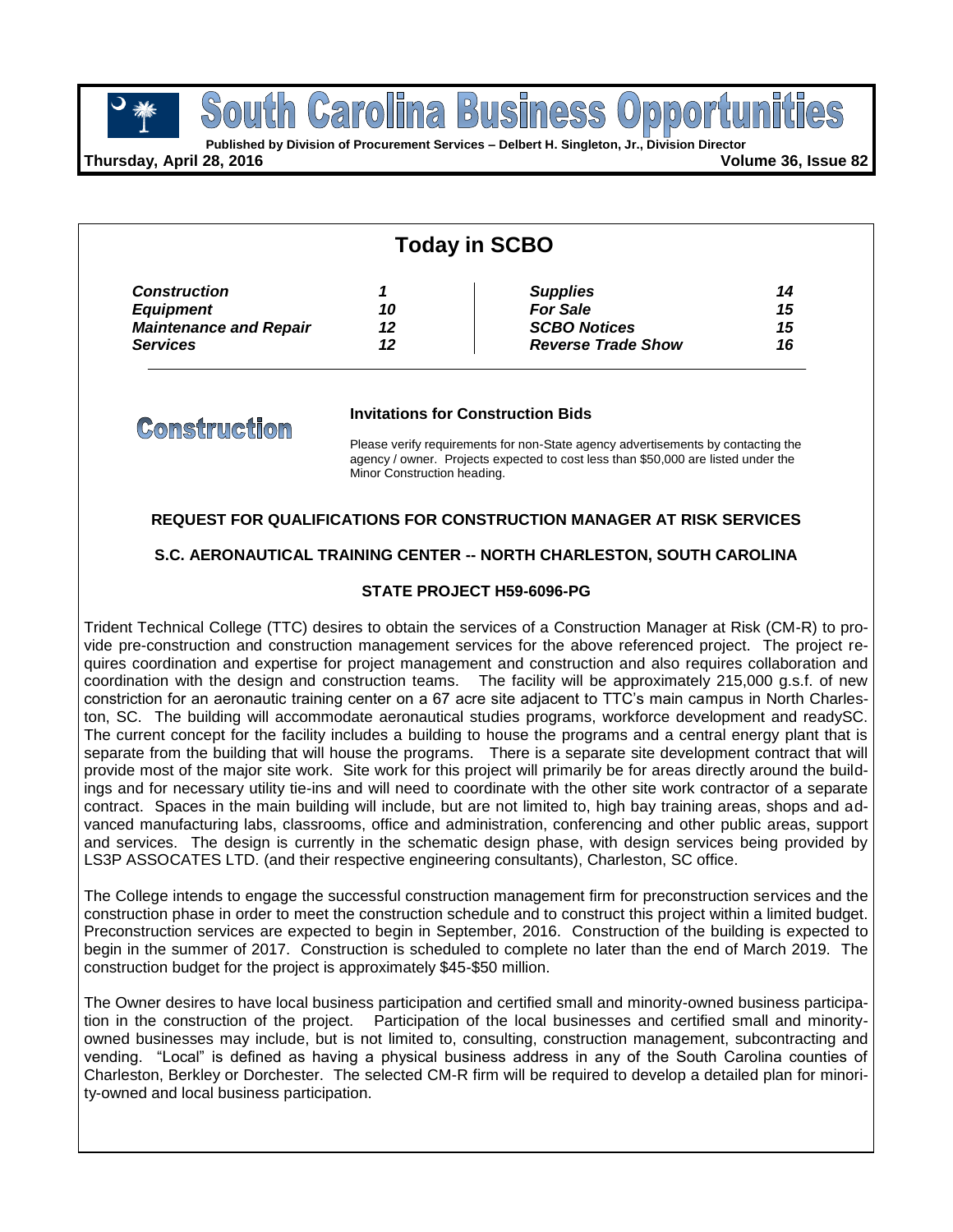| Thursday, April 28, 2016                                                                                                                                                                                                          | 2                                                                                                                                                                          | Volume 36, Issue 82                                                                                                                                                                                                                                                                                                                               |
|-----------------------------------------------------------------------------------------------------------------------------------------------------------------------------------------------------------------------------------|----------------------------------------------------------------------------------------------------------------------------------------------------------------------------|---------------------------------------------------------------------------------------------------------------------------------------------------------------------------------------------------------------------------------------------------------------------------------------------------------------------------------------------------|
| process. A detailed description of the process is included in the RFQ package.                                                                                                                                                    |                                                                                                                                                                            | The College intends to award the contract using a competitive negotiation process as authorized by Section 11-<br>35-3015 of the South Carolina Code of Laws, as amended. The Request for Qualifications (RFQ) is the first step<br>in the competitive selection process. The second step includes a Request for Proposals (RFP) and an interview |
| Rivers Avenue, Building 600, North Charleston SC 29406 via email request to Eric Hamilton, at Er-<br>ic.Hamilton@tridenttech.edu                                                                                                  |                                                                                                                                                                            | Interested parties may obtain a copy of the RFQ from Trident Technical College, Department of Facilities 7000                                                                                                                                                                                                                                     |
| Location: Trident Technical College<br>Department of Facilities, Building 600<br>7000 Rivers Avenue<br>North Charleston, SC 29406                                                                                                 |                                                                                                                                                                            |                                                                                                                                                                                                                                                                                                                                                   |
| Trident Technical College's designated representative for this project is:                                                                                                                                                        |                                                                                                                                                                            |                                                                                                                                                                                                                                                                                                                                                   |
|                                                                                                                                                                                                                                   | Eric Hamilton - Project Manager<br><b>Trident Technical College</b><br><b>Department of Facilities</b><br>Building 600<br>7000 Rivers Avenue<br>North Charleston, SC 29406 |                                                                                                                                                                                                                                                                                                                                                   |
| Email: Eric.Hamilton@tridenttech.edu<br>Phone: 843-574-6248<br>Fax: 843-574-6510                                                                                                                                                  |                                                                                                                                                                            |                                                                                                                                                                                                                                                                                                                                                   |
| 26, 2016 at 4:00pm.                                                                                                                                                                                                               |                                                                                                                                                                            | Potential candidates must deliver their qualification package to the office listed below no later than May                                                                                                                                                                                                                                        |
| A non-mandatory, pre-proposal conference for the step two RFP phase is tentatively scheduled for:                                                                                                                                 |                                                                                                                                                                            |                                                                                                                                                                                                                                                                                                                                                   |
| June 16, 2016 Time: 2:00pm<br>Date:                                                                                                                                                                                               |                                                                                                                                                                            |                                                                                                                                                                                                                                                                                                                                                   |
| and informalities.                                                                                                                                                                                                                |                                                                                                                                                                            | The College reserves the right to reject any and all statements of qualifications, as well as to waive technicalities                                                                                                                                                                                                                             |
| <b>Trident Technical College</b><br><b>Department of Facilities</b><br>Building 600<br>7000 Rivers Avenue<br>North Charleston, SC 29406<br>Attn: Eric Hamilton - Project Manager                                                  |                                                                                                                                                                            |                                                                                                                                                                                                                                                                                                                                                   |
| Project Name: WANDO HIGH SCHOOL AND LINCOLN HIGH SCHOOL ATHLETIC IMPROVEMENTS<br>Project Number: 16-CMG-B-017<br>McClellanville, SC 29458<br>Bid Security Required: Yes Performance Bond Required: Yes Payment Bond Required: Yes |                                                                                                                                                                            | Project Location: Wando HS - 1000 Warrior Way, Mt. Pleasant, SC 29466 and Lincoln HS - 714 Lincoln Road,<br>Description of Project: Wando HS Scope Summary: 3,000 sf addition to the existing weight room, single story,                                                                                                                          |

brick veneer structure, CMU with steel joists and metal decking, a high wind zone and requires a specialized structure. Aluminum coping and trim, low slope roofing, aluminum storefront windows, gutters, and downspouts. Interior finishes include, painted CMU & gypsum board, 2x2 suspended ceiling systems, athletic rubber flooring, rubber base. Includes repairs to the existing gym bleachers and related guardrails. Also includes a new 2,000 sf pre-engineered storage building.

Lincoln HS Scope Summary: Existing gymnasium includes providing new basketball goal systems, new gym flooring & striping, and door/flooring transitions to adjacent spaces. Basketball goal work to be com-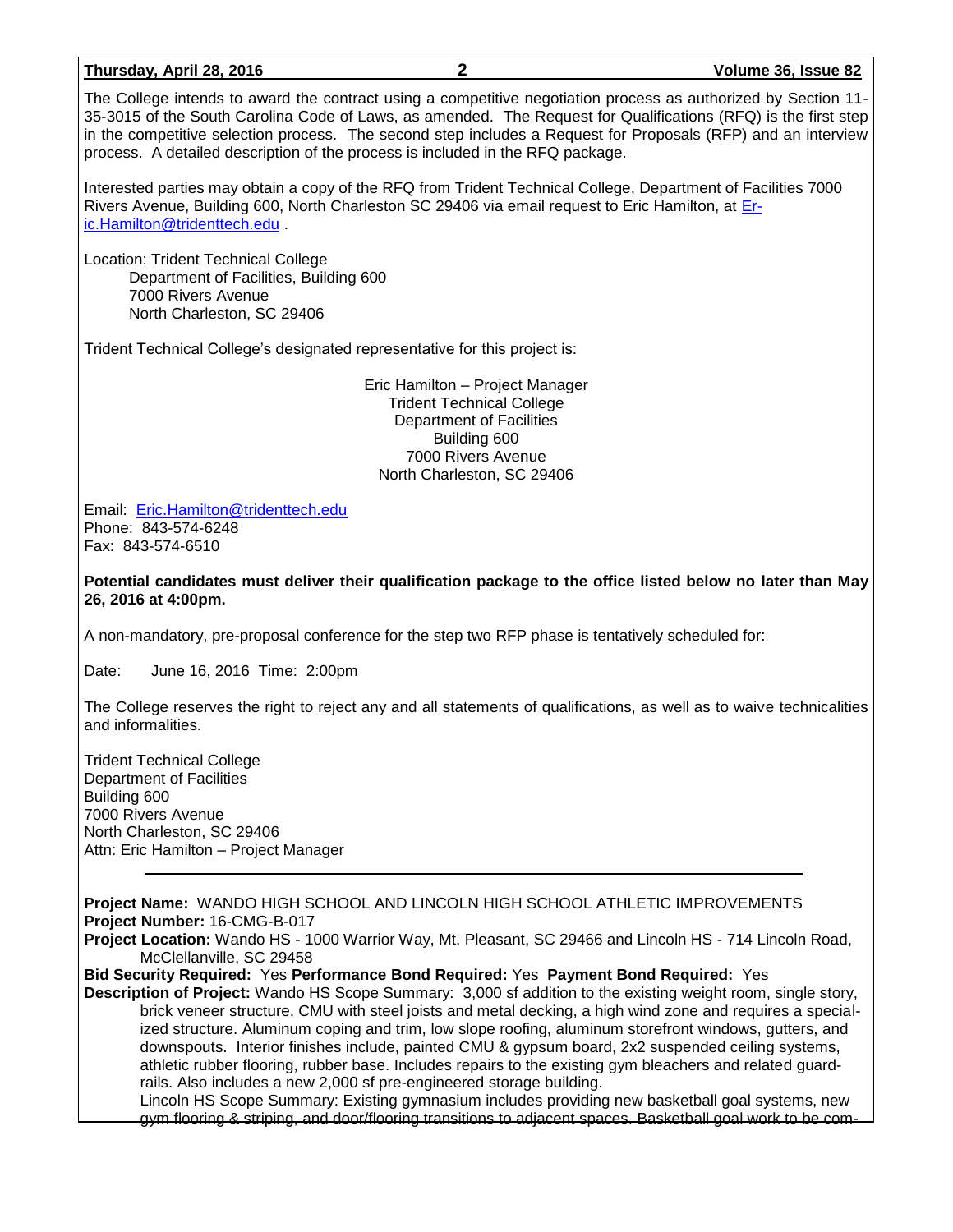| Thursday, April 28, 2016<br>Volume 36, Issue 82 |  |
|-------------------------------------------------|--|
|-------------------------------------------------|--|

pleted prior to beginning any new work on gym flooring. All flooring transitions are to be ADA compliant unless noted otherwise. Includes renovations and deep cleaning at existing concessions building. **Bidding Documents / Plans May Be Obtained From:** Duncan Parnell, Inc. @ dpibidroom.com **Plan Deposit:** Cost of Reproduction **Note:** Bidders must obtain bidding Documents/Plans from the above listed source(s) to be listed as an official **In Addition To The Above Official Source(s) Bidding Documents / Plans Are Also Available At:** The Program Manager: Cumming Construction Management, Inc., 3820 Faber Place Drive, Suite 600, N. Charleston, SC 29405 **Architect/Engineer:** McMillan Smith Pazdan Architecture **A/E Contact:** Paulette Myers **A/E Address:** 12-a Vanderhorst Street, Charleston, SC 29403 **A/E E-mail:** [pmyers@mcmillanpazdansmith.com](mailto:pmyers@mcmillanpazdansmith.com) **A/E Telephone:** 843-566-0771 **A/E Fax: Note:** All questions & correspondence concerning this Invitation to Bid shall be addressed to the A/E. **Agency/Owner:** Charleston County School District (Program Manager: Cumming Construction Management, Inc.) **Name & Title of Agency Coordinator:** Lawrence Lutrario, Procurement Services **Address:** 3999 Bridge View Drive, N. Charleston, SC 29405 **E-mail:** [lawrence\\_lutrario@charleston.k12.sc.us](mailto:lawrence_lutrario@charleston.k12.sc.us) **Telephone:** 843-566-8150 **Pre-Bid Conf./Site Visit:** Yes, non-mandatory **Pre-Bid Date/Time:** 5/9/2016 2:00pm **Place:** Cumming Construction Management, Inc., 3820 Faber Place Drive, Suite 600, N. Charleston, SC 29405 **Bid Closing Date/Time:** 5/18/2016 2:00pm **Place:** Cumming Construction Management, Inc., 3820 Faber Place Drive, Suite 600, N. Charleston, SC 29405 **Deliver Bids To:** Sandra Marlowe, 3820 Faber Place Drive, Suite 600, N. Charleston, SC 29405

**Project Name:** SPARTANBURG SCHOOL DISTRICT TWO ROOF REPLACEMENTS - 3 LOCATIONS TO BID TOGETHER AS ONE PROJECT; HENDRIX ELEMENTARY SCHOOL ADDITION, BOILING SPRINGS MIDDLE SCHOOL AND SPARTANBURG DISTRICT TWO MAINTENANCE FACILITY **Project Number:** 14026E

**Project Location:** Hendrix Elementary School Addition, 1084 Springfield Road, Boiling Springs, SC 29316; Boiling Springs Middle School, 4801 Highway 9, Inman, SC 29349; and Spartanburg District Two Maintenance Facility, 1820 Old Furnace Road, Boiling Springs, SC 29316

**Bid Security Required:** Yes **Performance Bond Required:** Yes **Payment Bond Required:** Yes **Construction Cost Range:** \$320,000.00 - \$360,000.00

**Description of Project:** For Hendrix Elementary School Addition and Boiling Springs Middle School: The complete removal and disposal of the existing PVC flexible sheet membrane (FSM) and metal & FSM flashings down to the existing flat and tapered insulation; preparations and repairs to the existing insulation as necessary; preparation to the existing seismic HVAC curbs and installation of a fluid applied flashing of these curbs; and the installation of new wood blocking, insulation overlayment, mechanically attached 60 mil TPO membrane, TPO and metal flashings, metal edge trim, and associated miscellaneous work contained in the project documents.

 For Spartanburg District Two Maintenance Facility: The complete removal and disposal of the exisitng 3 tab asphalt and fiberglass shingles, underlayment felt and metal & bituminous flashings down to the existing wood sheathing boards; preparation and repairs to the existing wood sheathed decking as necessary; preparation to pipe, equipment and chimney penetrations; and the installation of new underlayment, 3 tab asphalt and fiberglass shingles, metal and bituminous flashings, metal edge trim, and associated miscellaneous work contained in the project documents. Interested bidders are required to have an office that is located within 50 miles of the project.

**Bidding Documents / Plans May Be Obtained From:** Architect's Office

**Plan Deposit:** \$100.00, nonrefundable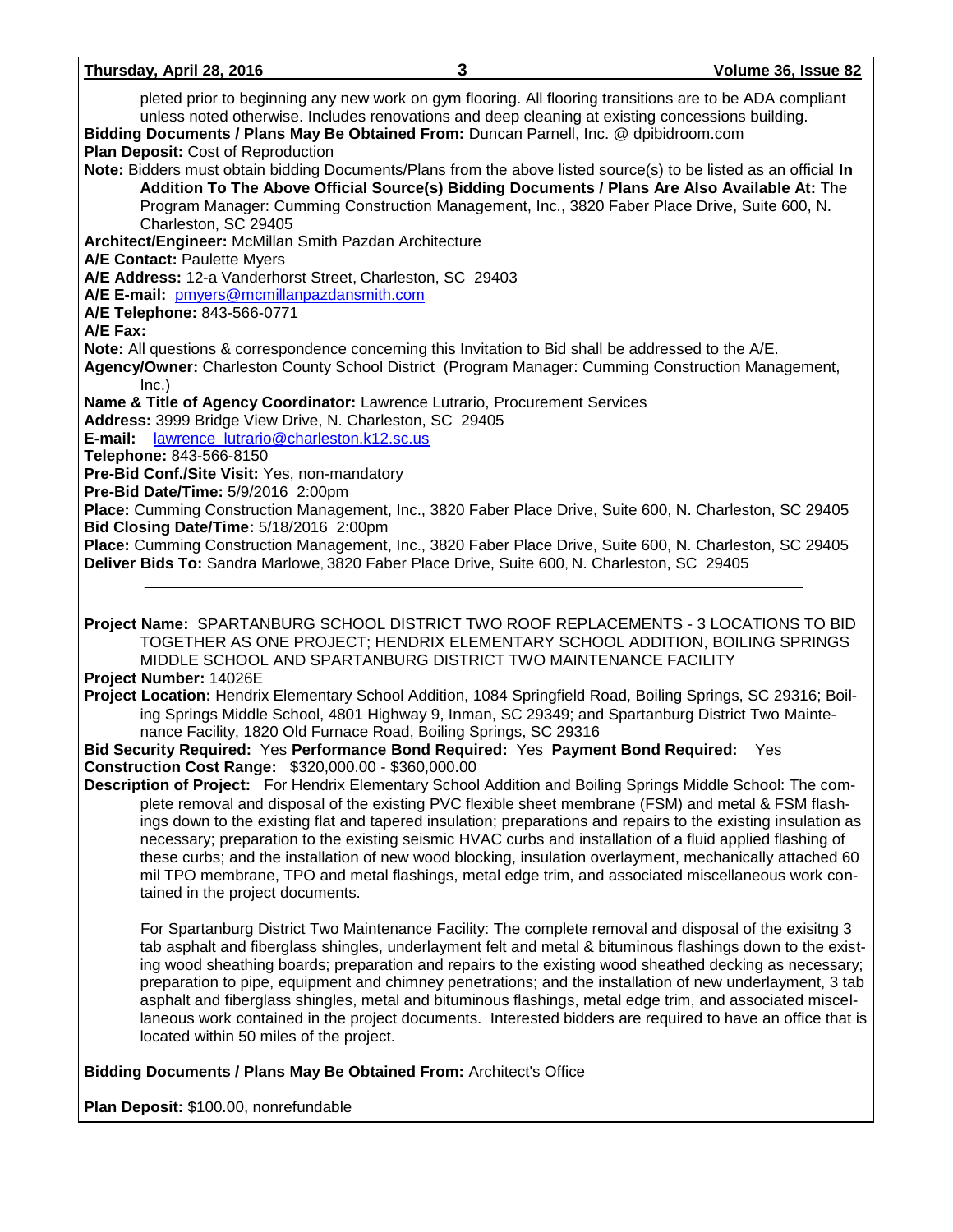| $\frac{1}{2}$                                                                                                                                                                                                                          |
|----------------------------------------------------------------------------------------------------------------------------------------------------------------------------------------------------------------------------------------|
| In Addition To The Above Official Source(s) Bidding Documents / Plans Are Also Available At: The Archi-<br>tects Office (412 Meeting St, West Columbia, SC)                                                                            |
| Architect/Engineer: Jumper Carter Sease/Architects, PA                                                                                                                                                                                 |
| A/E Contact: Ms. Lori M. Long, AIA                                                                                                                                                                                                     |
| A/E Address: 412 Meeting Street West Columbia, SC 29169                                                                                                                                                                                |
| A/E E-mail: llong@jcsarchitects.com                                                                                                                                                                                                    |
| A/E Telephone: 803-791-1020                                                                                                                                                                                                            |
| A/E Fax: 803-791-1022                                                                                                                                                                                                                  |
| Note: All questions & correspondence concerning this Invitation to Bid shall be addressed to the A/E.                                                                                                                                  |
| Agency/Owner: Spartanburg County School District Two                                                                                                                                                                                   |
| Name & Title of Agency Coordinator: Mr. Keith Holden                                                                                                                                                                                   |
| Address: Spartanburg District Two Maintenance Department, 1820 Old Furnace Road, Boiling Springs, SC                                                                                                                                   |
| 29316                                                                                                                                                                                                                                  |
| E-mail keith.holden@spartanburg2.k12.sc.us                                                                                                                                                                                             |
| Telephone: 864-599-1365                                                                                                                                                                                                                |
| Fax: 864-814-4937                                                                                                                                                                                                                      |
| Pre-Bid Conf./Site Visit: Yes, mandatory.                                                                                                                                                                                              |
| Pre-Bid Date/Time: 5/5/2016 8:00am                                                                                                                                                                                                     |
| Place: Spartanburg District Two Maintenance Department, 1820 Old Furnace Road, Boiling Springs, SC 29316                                                                                                                               |
| Bid Closing Date/Time: 5/17/2016 3:00pm                                                                                                                                                                                                |
| Place: Spartanburg District Two Maintenance Department, 1820 Old Furnace Road, Boiling Springs, SC 29316<br>Hand Deliver Bids To: Spartanburg District Two Maintenance Department, 1820 Old Furnace Road, Boiling<br>Springs, SC 29316 |
| Mail Bids To: Spartanburg District Two Maintenance Department, 1820 Old Furnace Road, Boiling Springs, SC                                                                                                                              |
| 29316                                                                                                                                                                                                                                  |
|                                                                                                                                                                                                                                        |
| Project Name: ROOF REPLACEMENT                                                                                                                                                                                                         |
| Project Number: The Housing Authority of the City of Columbia, SC (CHA) will receive bids from licensed quali-                                                                                                                         |
| fied contractor for the roof replacement on 2 houses. Both houses will have the roofing materials re-                                                                                                                                  |
| moved and replaced with Architectural shingles.                                                                                                                                                                                        |
| Project Location: 4204 Monticello Road and 305 Beaverdale Road Columbia SC                                                                                                                                                             |
| the contract of the contract of the contract of the contract of the contract of the contract of the contract of                                                                                                                        |

**Description of Project:** The Work consists of removing and replacing the roofs Remove existing shingles and felt down to the deck, replace rotted and damaged sheathing, Replace all pipe boots, Replace drip edge, Install new felt, pipe boots and Architectural Shingles. Install new shingle over ridge vent.

**Agency/Owner:** Columbia Housing Authority **Name & Title of Agency Coordinator:** Marvin Smith

**Address:** 1917 Harden Street Columbia, SC 29204

**E-mail:** [cgodbey@chasc.org](mailto:cgodbey@chasc.org)

**Telephone:** 803-609-5071

**Pre-Bid Conf./Site Visit:** Yes, non-mandatory

**Pre-Bid Date/Time:** 5/10/2016 10:00am

**Place:** 4204 Monticello Road Columbia, SC

**Bid Closing Date/Time:** 5/17/2016 2:00pm

**Place:** 1917 Harden Street Columbia, SC 29204

**Deliver Bids To:** 1917 Harden Street Columbia, SC 29204

**Project Name:** LIBERTY AVENUE NORTH WASTEWATER COLLECTION SYSTEM UPGRADE FOR THE TOWN OF ESTILL IN HAMPTON COUNTY, SOUTH CAROLINA

**Project Number:** 16117-0025; CDBG No. 4-CI-11-010

**Project Location:** Estill, South Carolina

**Bid Security Required:** Yes **Performance Bond Required:** Yes **Payment Bond Required:** Yes

**Description of Project:** This project consists of providing all required materials, equipment and labor necessary to complete the construction of Liberty Avenue North Wastewater Collection System Upgrade for the Town of Estill.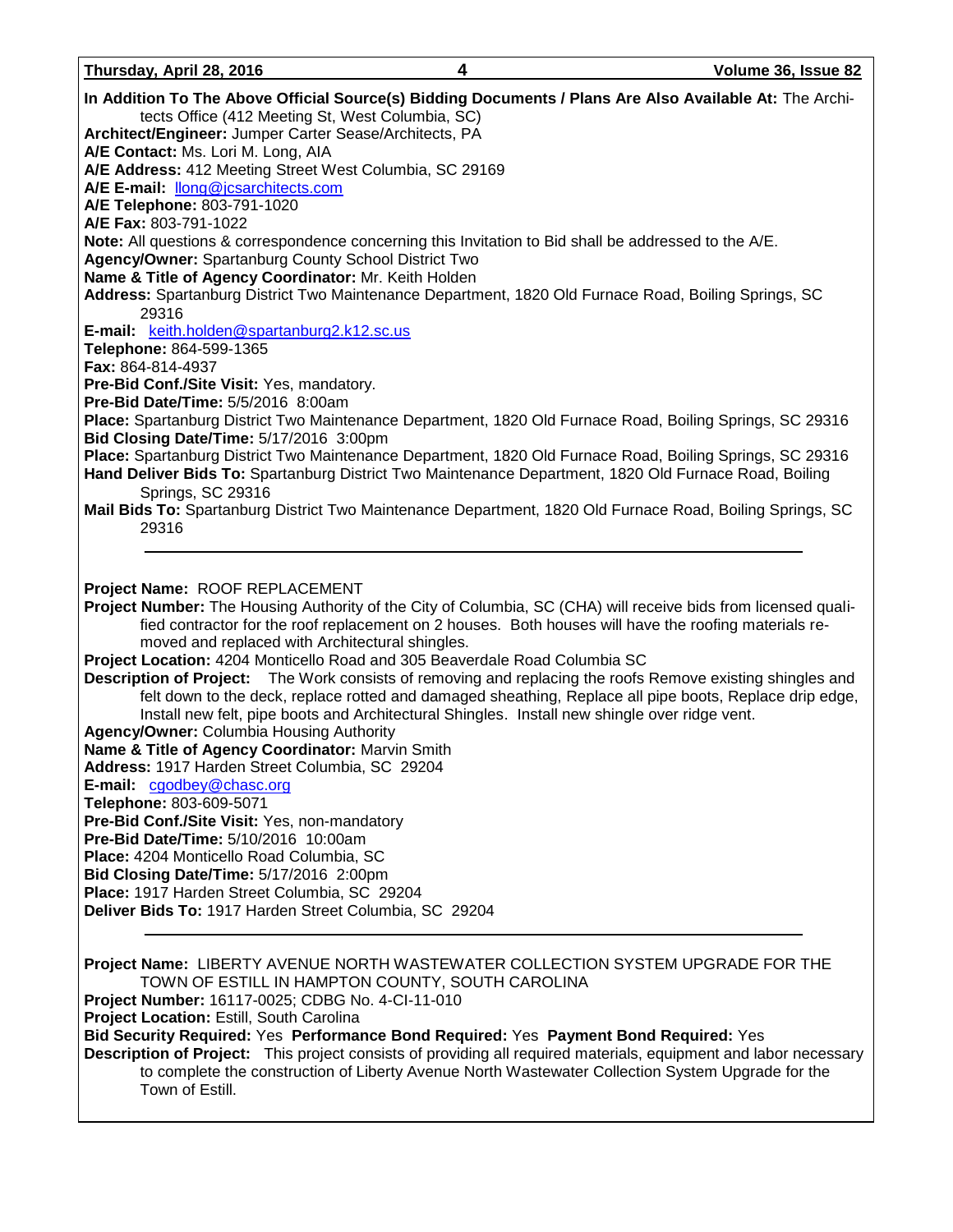| Thursday, April 28, 2016                                                | 5                                                                               | Volume 36, Issue 82                                                                                                                                                                                                                                                                                                                                                                                                                                                                                                                             |
|-------------------------------------------------------------------------|---------------------------------------------------------------------------------|-------------------------------------------------------------------------------------------------------------------------------------------------------------------------------------------------------------------------------------------------------------------------------------------------------------------------------------------------------------------------------------------------------------------------------------------------------------------------------------------------------------------------------------------------|
| and Technical Specifications.                                           |                                                                                 | Generally, the project includes the installation of 501-liner feet of 8-inch gravity wastewater line, two (2)<br>manholes, six (6) service lateral connections, abandonment of 497-liner feet of 8-inch gravity wastewater<br>line, and all other necessary appurtenances. Specific details are included within the Construction Plans                                                                                                                                                                                                          |
| and Safety Standards Act, and 40 CFR 33.240.                            |                                                                                 | This project is being funded in whole or in part by the Community Development Block Grant Program<br>(CDBG). All federal CDBG requirements will apply to the contract. Bidders on this work will be required<br>to comply with the President's Executive Order No. 11246 and Order No. 11375 which prohibits discrimi-<br>nation in employment regarding race, creed, color, sex, or national origin. Bidders must comply with Title<br>VI if the Civil Rights Act of 1964, the Davis-Bacon Act, the Anti-Kickback Act, the Contract Work Hours |
|                                                                         | employment to be observed and minimum wage rates to be paid under the contract. | Bidders must also make positive efforts to use small and minority-owned business and to offer employ-<br>ment, training and contracting opportunities in accordance with Section 3 of the Housing and Urban De-<br>velopment Act of 1968. Attention of bidders is particularly called to the requirements as to conditions of<br>Bidding Documents / Plans May Be Obtained From: Drawings, Specifications, and Contract Documents may                                                                                                           |
|                                                                         |                                                                                 | be obtained from the office of Alliance Consulting Engineers, Inc., Post Office Box 8147, Columbia, South<br>Carolina 29202-8147 upon a non-refundable payment of \$100 for each set. When requesting drawings,<br>specifications or contract doc-uments, provide the following information about your company: Mailing ad-<br>dress; street (FedEx) address; telephone number; and FAX number (if applicable), and email address.                                                                                                              |
| Plan Deposit: \$100.00, nonrefundable<br>Carolina 29918                 |                                                                                 | In Addition To The Above Official Source(s) Bidding Documents / Plans Are Also Available At: iSqFT Plan<br>Rooms, Dodge Plan Rooms, and Town of Estill: 323 Martin Luther King Boulevard, South, Estill, South                                                                                                                                                                                                                                                                                                                                  |
| Architect/Engineer: Alliance Consulting Engineers, Inc.,                |                                                                                 |                                                                                                                                                                                                                                                                                                                                                                                                                                                                                                                                                 |
| A/E Address: Post Office Box 8147, Columbia, SC 29202-8147              |                                                                                 |                                                                                                                                                                                                                                                                                                                                                                                                                                                                                                                                                 |
| A/E Telephone: 803-779-2078<br>A/E Fax: 803-779-2079                    |                                                                                 |                                                                                                                                                                                                                                                                                                                                                                                                                                                                                                                                                 |
| <b>Agency/Owner: Town of Estill</b>                                     |                                                                                 |                                                                                                                                                                                                                                                                                                                                                                                                                                                                                                                                                 |
| Name & Title of Agency Coordinator: Mr. Danny Lucas, Town Administrator |                                                                                 |                                                                                                                                                                                                                                                                                                                                                                                                                                                                                                                                                 |
| Address: Post Office Box 415, Estill, South Carolina, 29918             |                                                                                 |                                                                                                                                                                                                                                                                                                                                                                                                                                                                                                                                                 |
| Telephone: 803-625-3243                                                 |                                                                                 |                                                                                                                                                                                                                                                                                                                                                                                                                                                                                                                                                 |
| Fax: 803-625-3106<br>Bid Closing Date/Time: 6/2/2016 2:00pm             |                                                                                 |                                                                                                                                                                                                                                                                                                                                                                                                                                                                                                                                                 |
|                                                                         |                                                                                 | Place: Town Hall Council Chamber - 323 Martin Luther King Boulevard, South, Estill, South Carolina 29918                                                                                                                                                                                                                                                                                                                                                                                                                                        |
| 415, Estill, South Carolina 29918                                       |                                                                                 | Deliver Bids To: Mr. Danny Lucas, Town Administrator 323 MLK Blvd., Estill, South Carolina 29918, PO Box                                                                                                                                                                                                                                                                                                                                                                                                                                        |
|                                                                         |                                                                                 |                                                                                                                                                                                                                                                                                                                                                                                                                                                                                                                                                 |

**Description:** Judicial Security Arm Liftgate **Solicitation Number:** 2016-IFB-59 **Submit Offer By:** 5/11/2016 3:00pm **Purchasing Agency:** Lexington County, 212 South Lake Drive, Suite 503, Lexington, SC 29072 **Contact:** Angela Seymour **Email:** [aseymour@lex-co.com](mailto:aseymour@lex-co.com) **Phone:** 803-785-8319 **Download Solicitation From:** <https://bids.sciquest.com/apps/Router/PublicEvent?CustomerOrg=LexingtonCounty>

#### **REPLACEMENT CHILLERS AND 20 KW GENERATOR FOR ROCK HILL SCHOOL DISTRICT 3**

Sealed bids for 15-1679 Replacement Chillers and 20 KW Generator for Rock Hill School District 3 will be received by the Purchasing Director at Rock Hill Schools Facilities Services, 2171 West Main Street, Rock Hill, SC  $29732$  on May  $10^{th}$ ,  $2016$ .

The General scope of work is as follows: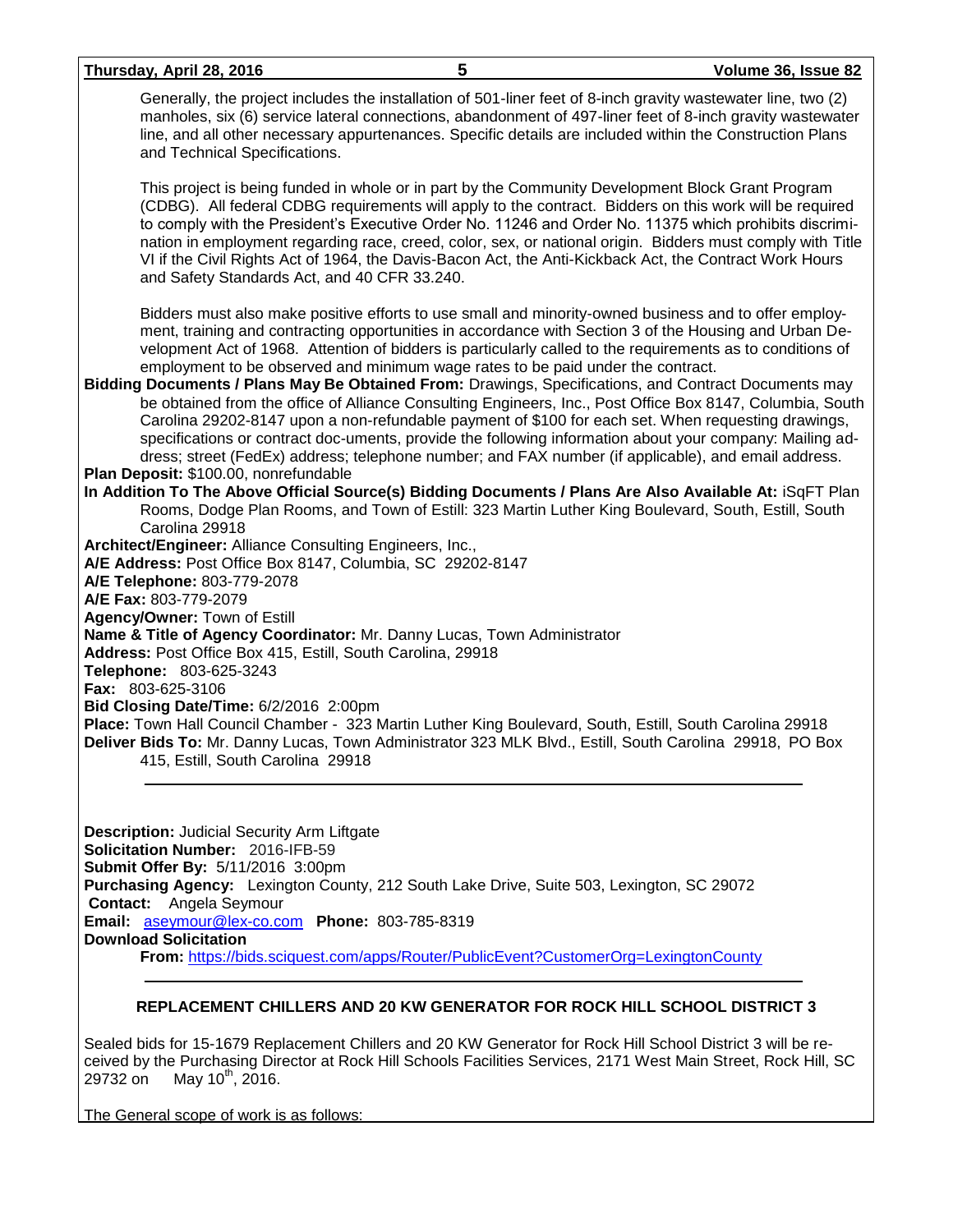| Thursday, April 28, 2016                                                                                                                                                                                                                                                                                                                                                                                                                                        | 6                                                                                                                                                                                                                                                                                                                                                             | Volume 36, Issue 82                                                                                                  |  |  |
|-----------------------------------------------------------------------------------------------------------------------------------------------------------------------------------------------------------------------------------------------------------------------------------------------------------------------------------------------------------------------------------------------------------------------------------------------------------------|---------------------------------------------------------------------------------------------------------------------------------------------------------------------------------------------------------------------------------------------------------------------------------------------------------------------------------------------------------------|----------------------------------------------------------------------------------------------------------------------|--|--|
| The scope of the project will be to complete the construction of the equipment and systems for<br>the existing chiller plants and the existing boiler plant. New building construction will not be<br>required. The intent is to be Mechanical Prime. Both chillers have been pre-purchased by the<br>District and will be available to the low-bid contractor onsite for installation.                                                                         |                                                                                                                                                                                                                                                                                                                                                               |                                                                                                                      |  |  |
|                                                                                                                                                                                                                                                                                                                                                                                                                                                                 | With respect to the Northwestern High School Chiller Plant Base Bid, install one nominal 300 ton<br>variable speed screw Owner provided chiller with pumps, piping, controls, and associated<br>electrical work shall be provided for a completely integrated and properly working facility.<br>Replace one existing 20 KW emergency generator at D-Building. |                                                                                                                      |  |  |
| With respect to the chilled/hot water plant replacement at Rawlinson Road Middle School, convert<br>existing water cooled chilled water system with electric heat into dual-temperature system. Scope<br>includes demolition and installation of one 175-ton air cooled chiller, gas hot water boilers,<br>pumps, boiler flues, piping, controls and associated electrical work shall be provided for a<br>completely integrated and properly working facility. |                                                                                                                                                                                                                                                                                                                                                               |                                                                                                                      |  |  |
| Bids are due at 2:00pm. Bids will be publicly opened and read aloud.                                                                                                                                                                                                                                                                                                                                                                                            |                                                                                                                                                                                                                                                                                                                                                               |                                                                                                                      |  |  |
| The Owner is:                                                                                                                                                                                                                                                                                                                                                                                                                                                   | <b>Rock Hill School District Three</b><br><b>Facilities Services</b><br>2171 West Main Street<br>Rock Hill, SC 29732<br>Purchasing Director: Nicole Hatch<br>Phone: 803-981-1154                                                                                                                                                                              |                                                                                                                      |  |  |
| The Design Engineer is:                                                                                                                                                                                                                                                                                                                                                                                                                                         | McCracken and Lopez, PA<br>2151 Hawkins Street, Suite 500<br>Charlotte NC 28203<br>Attention: James L Currie<br>Phone #704-376-7072<br>jamesc@mccrackenlopez.com                                                                                                                                                                                              |                                                                                                                      |  |  |
| An open pre-bid conference is scheduled for 2:00pm on May 3, 2016, at                                                                                                                                                                                                                                                                                                                                                                                           |                                                                                                                                                                                                                                                                                                                                                               |                                                                                                                      |  |  |
|                                                                                                                                                                                                                                                                                                                                                                                                                                                                 | <b>Rock Hill Schools Facilities Services</b><br>2171 West Main Street<br>Rock Hill, SC 29732                                                                                                                                                                                                                                                                  |                                                                                                                      |  |  |
| At that time, a site visit will be conducted.                                                                                                                                                                                                                                                                                                                                                                                                                   |                                                                                                                                                                                                                                                                                                                                                               |                                                                                                                      |  |  |
| Plans and specifications will be available Tuesday April 26 <sup>th</sup> . Bidders may obtain complete sets of plans and<br>specifications upon written request to the office of the Engineer. Bidding documents may also be inspected at the<br>Rock Hill Schools Facility Services Department at 2171 West Main Street Rock Hill SC 29732, and the Charlotte<br>office of the Engineer.                                                                      |                                                                                                                                                                                                                                                                                                                                                               |                                                                                                                      |  |  |
| All questions should be directed to the Engineer at the phone number indicated.                                                                                                                                                                                                                                                                                                                                                                                 |                                                                                                                                                                                                                                                                                                                                                               |                                                                                                                      |  |  |
| Bid security in the amount of 5% of the bid amount shall be submitted with each bid.                                                                                                                                                                                                                                                                                                                                                                            |                                                                                                                                                                                                                                                                                                                                                               |                                                                                                                      |  |  |
| the low bidder should it be deemed in their best interest.                                                                                                                                                                                                                                                                                                                                                                                                      |                                                                                                                                                                                                                                                                                                                                                               | The Owner reserves the right to reject any and all bids, to waive informalities, and to award contract to other than |  |  |
|                                                                                                                                                                                                                                                                                                                                                                                                                                                                 |                                                                                                                                                                                                                                                                                                                                                               |                                                                                                                      |  |  |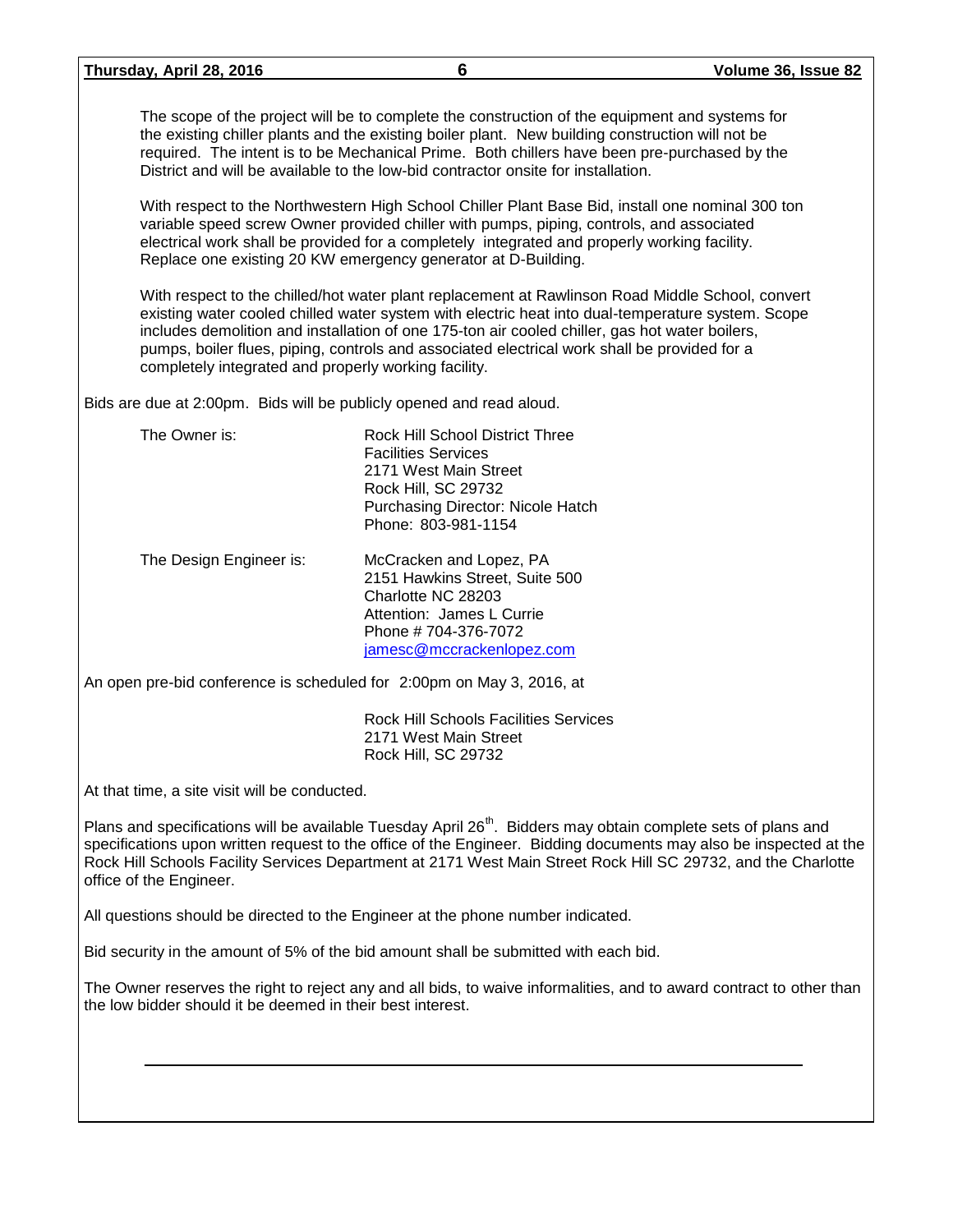## **SC ROUTE 51 PAMPLICO HIGHWAY UTILITY SYSTEM IMPROVEMENTS**

#### **CITY OF FLORENCE BID NO. 2016-34 -- URS PROJECT NO. 46423265**

The City of Florence is accepting sealed bids from licensed and qualified contractors for the *SC Route 51 Pamplico Highway Utility System Improvements.*

CONSTRUCTION TIME LIMIT: 270 Calendar Days

WORK REQUIRED: The work to be completed consists of furnishing all materials, equipment, and labor necessary to construct approximately 36,000 linear feet of 2", 3", 6", 8" and 12" water line improvements and appurtenances in coordination with the roadway contractor procured separately by the SCDOT, as shown in the plans and technical specifications to complete the project. The successful bidder will be provided a portion of the roadway project that has been cleared, grubbed, and graded for installation of the utility improvements and will be required to work closely with the SCDOT's roadway contractor to schedule the work through completion. The work may or may not be continuous, due to SCDOT's timing of construction.

BID OPENING DATE/TIME: May 17, 2016 at 2:00pm

LOCATION FOR THE RECEIPT OF BIDS: City of Florence, City Center, Purchasing/Contracting Office, 324 West Evans Street, Florence, SC 29501-3430. Electronic bids will not be accepted. All bids must be clearly marked with the bid name/number on the exterior envelope (Bid No. 2016-34-SC Route 51 Pamplico Highway Utility System Improvements).

Drawings, specifications and contract documents may be obtained from the office of AECOM (URS Corporation), 425 S. Cashua Drive, Florence SC 29501 upon a non-refundable payment of \$150.00. When requesting drawings, specifications or contract documents, provide the following information about your company: mailing address; street (UPS) address; telephone number; email address; and FAX number (if applicable).

ENGINEER: URS Corporation ENGINEER ADDRESS: 101 Research Drive, Columbia, SC 29203 PHONE NUMBER: 803-254-4400 FAX NUMBER: 803-771-6676

Each bidder must deposit with his bid a bid bond in the amount of 5% of the bid. A performance and payment bond, each in the amount of 100% of the contract price will be required of each successful bidder.

# **CTC – PAVING OVERLAY OF VARIOUS ROADS**

Description: The County of Dorchester, South Carolina is seeking sealed bids from qualified firms to provide paving overlay of various County roads. Bid Notice Number: 2016-3186-4520-15.

Closing Date/Time: Wednesday, May 11, 2016 at 4:00pm

Bid Opening: Dorchester County Purchasing Department, 201 Johnston Street, St. George, SC 29477, S.G. Stephens, Jr., CPPO, Procurement Director

Specifications/Construction Plans: Available on the Dorchester County Purchasing Department E-Procurement website [\(http://bids.dorchestercounty.net\)](http://bids.dorchestercounty.net/) after bidder registration. For questions on registration call the Purchasing Department at 843-563-0142 or 832-0142.

E-Mail: [sstephensjr@dorchestercounty.net](mailto:sstephensjr@dorchestercounty.net)

Award: Notification of successful bidder will be posted on the County website: [www.dorchestercounty.net](http://www.dorchestercounty.net/) (Select Purchasing Department from drop down)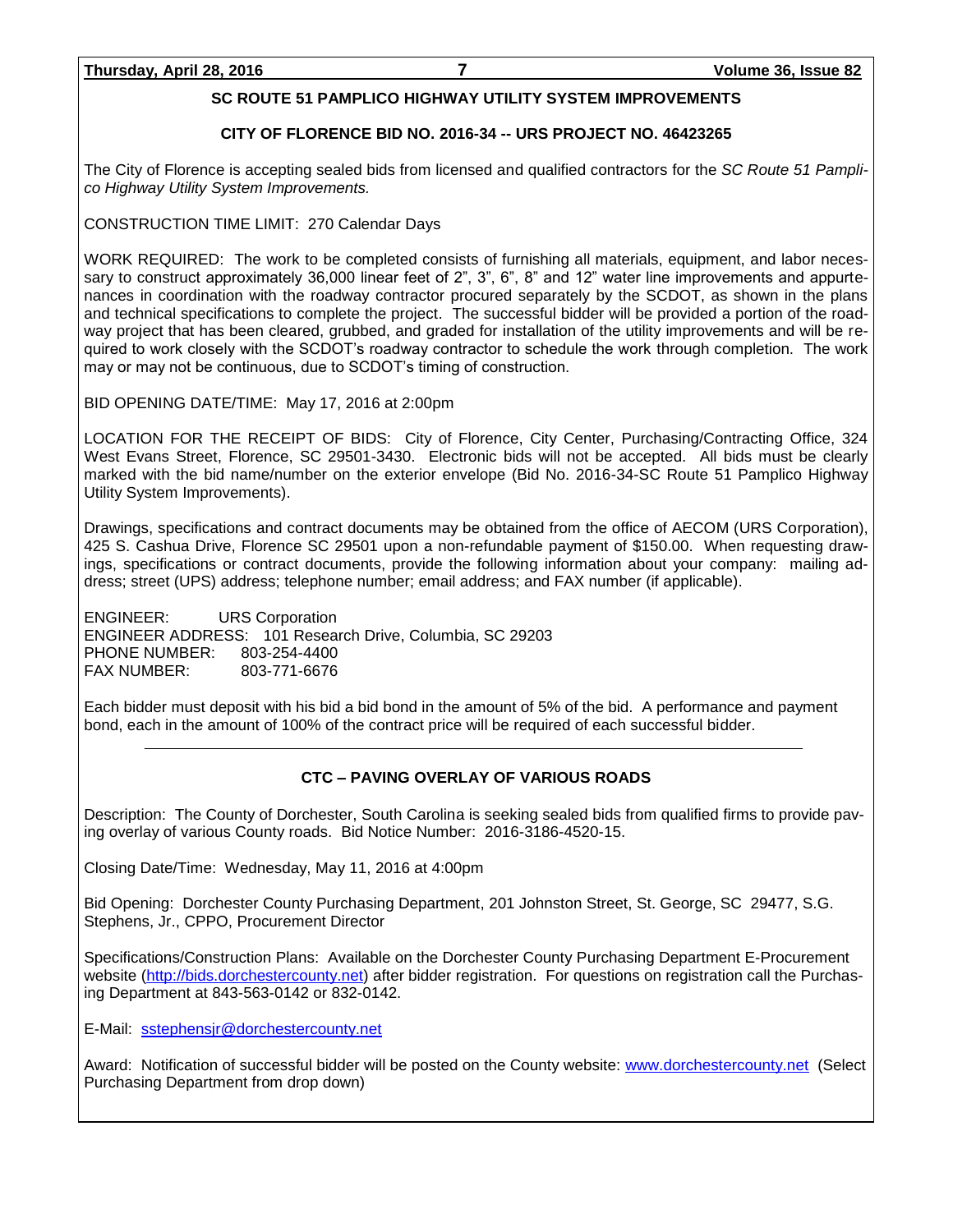#### **Thursday, April 28, 2016 8 Volume 36, Issue 82**

Vendors that have not registered are to go to the above website, register and then download the bid documents-Commodity Code 760-10.

Project Contact: Mike Goldston, Deputy Public Works Director

Website: [http://bids.dorchestercounty.net](http://bids.dorchestercounty.net/)

DEADLINE FOR WRITTEN QUESTIONS (on module) IS WEDNESDAY, MAY 4, 2016 AT 5:00pm

#### **OAKWOOD STREET ROUNDABOUT UTILITY RELOCATIONS -- CITY OF BENNETTSVILLE**

Sealed Bids for the construction of the Oakwood Street Roundabout Utility Relocations will be received by the City of Bennettsville at the City Hall located at 501 East Main Street in Bennettsville, SC 29512, until 2:00pm on June 2, 2016, at which time the Bids received will be publicly opened and read. The Project consists of:

- Water System: Constructing approximately 530 linear feet of 8" PVC water line and related appurtenances.
- Sewer System: Constructing approximately 550 linear feet of 8" PVC force main, 400 linear feet of 4" PVC force main, and related appurtenances.
- Gas System: Constructing approximately 300 linear feet of 4" MDPE gas lines and related appurtenances.

Bids will be received for two Contracts (Contract 1: Water & Sewer Utilities, Contract 2: Gas Utilities).

Engineer: Hanna Engineering at 821 West Lucas Street in Florence, SC.

Prospective Bidders may examine the Bidding Documents at the Engineer's Office and the City Hall in Bennettsville located at 501 East Main Street on Mondays through Fridays between the hours of 9:00am and 4:00pm.

The Bidding Documents may be obtained from the Issuing Office upon payment of \$125 for each set. Upon request and receipt of payment, the Bidding Documents will be transmitted via delivery service. Partial sets of Bidding Documents will not be available. Neither the Owner nor Engineer will be responsible for full or partial sets of Bidding Documents, including Addenda if any, obtained from other sources.

Bid security shall be furnished in accordance with the Instructions to Bidders.

No bid will be considered unless the bidder is legally qualified under the provisions of the South Carolina Contractor's Licensing Law (South Carolina Code of Laws as amended on April 1, 1999, Chapter 11, Sections 40-11-10 through 40-11-428).

Contractors shall have a classification of WL.

No bidder may withdraw the bid within 90 days after the actual date of the opening and thereof.

The Owner reserves the right to waive any informalities or to reject any or all bids.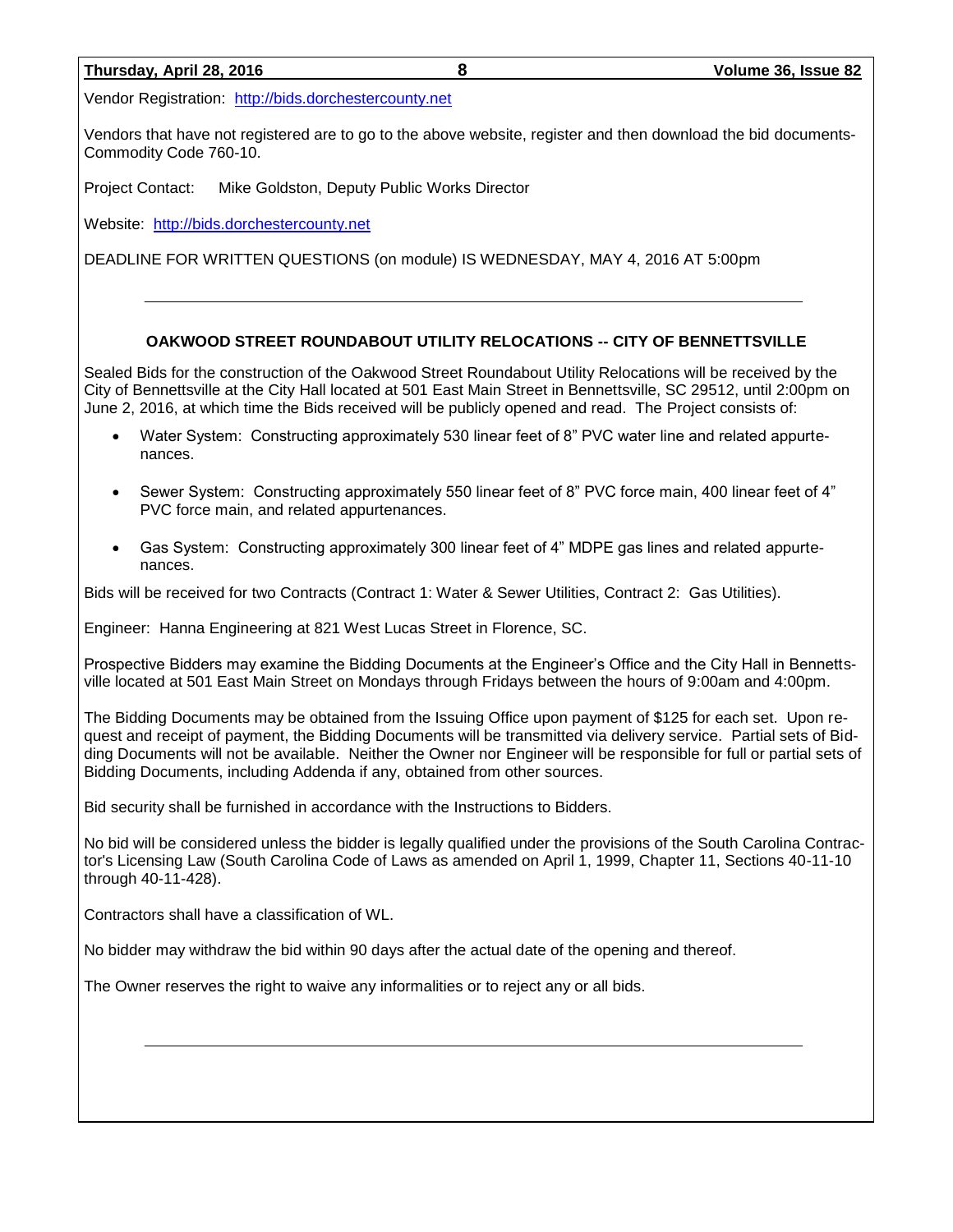# **RESTROOM BUILDING, WANDO WELCH TERMINAL, STATE PIER 41**

On or about May 3, 2016, plans and specifications for Restroom Building, Wando Welch Terminal, State Pier 41, Mount Pleasant, South Carolina, will be available for distribution to qualified contractors by the South Carolina Ports Authority.

A pre-bid conference will be held on May 11, 2016, at 10:00am, at the Hugh K. Leatherman, Sr. Terminal (HLT) Construction Office, 2025 Bainbridge Avenue, North Charleston, South Carolina.

Bids will be received at the HLT Construction Office, 2025 Bainbridge Avenue, North Charleston, South Carolina, until 2:00 pm, Tuesday, May 31, 2016, at which time there will be a public opening of bids. Instructions for submitting a Bid are included in the specifications.

The work includes selective site demolition, and the subsequent construction of a new enclosed heated and air conditioned restroom building of approximately 1,024 square feet. The project will include an entrance canopy with metal siding. Restroom building will include masonry wall construction, shallow concrete foundations, and standing seam metal roof over metal roof deck and light-gage metal framing. Exterior paving, service utilities, as well as electrical, HVAC and plumbing systems are part of the project.

Interested parties may download, at no cost, the Plans and Specifications from the South Carolina Ports Authori-ty's Legal Notices website [\(www.scspa-notices.com\)](http://www.scspa-notices.com/). Hardcopies of the Plans and Specifications will not be provided by the Authority.

Bids must be accompanied by a certified check or bid bond for twenty percent (20%) of the Base Bid. One hundred percent (100%) labor and material bond and one hundred percent (100%) performance bond will be required. The bidder shall have a current contractor's license for the State of South Carolina.

The South Carolina Ports Authority reserves the right to reject any or all Bids, or to accept any Bid if considered best for its interest.

**SOUTH CAROLINA PORTS AUTHORITY Post Office Box 22287 Charleston, South Carolina 29413-2287 843-856-7048 [engineering@scspa.com](mailto:engineering@scspa.com) [www.scspa.com](http://www.scspa.com/)**

# **BEAUFORT-JASPER WATER & SEWER AUTHORITY -- HARDEEVILLE, SOUTH CAROLINA**

# **HARDEEVILLE WATER RECLAMATION FACILITY EXPANSION**

Sealed Bids for the construction of the Hardeeville Water Reclamation Facility Expansion will be received by the Beaufort-Jasper Water & Sewer Authority, at 6 Snake Road, Okatie, SC 29909, until 2:00pm on June 7, 2016, at which time the Bids received will be publicly opened and read. The Project consists of constructing improvement s for expansion of the existing water reclamation facility including a new headworks with screening and grit removal, flow equalization, two oxidation ditches, two secondary clarifiers, RAS/WAS pumping, filter structure (equipment not installed) with chlorine contact chamber and effluent pumps, sludge holding tank, Operations Building, yard piping, pumps, related electrical, instrumentation and civil work.

This project will be funded using State Revolving Funding (SRF). All requirements for SRF funding shall be met to include DBE, AIS and Davis Bacon and are provided in Appendix D of the specifications.

Bids will be received for a single prime Contract. Bids shall be on a lump sum basis as indicated in the Bid Form.

The Issuing Office for the Bidding Documents is: 440 S. Church St., Suite 1000, Charlotte, NC 28202-2075, Danielle McFeeley, 704-338-6830, [danielle.mcfeeley@hdrinc.com.](mailto:danielle.mcfeeley@hdrinc.com) Prospective Bidders may examine the Bidding Documents at the Issuing Office on Mondays through Fridays between the hours of 8:00am to 4:00pm, and may obtain copies of the Bidding Documents from the Issuing Office as described below.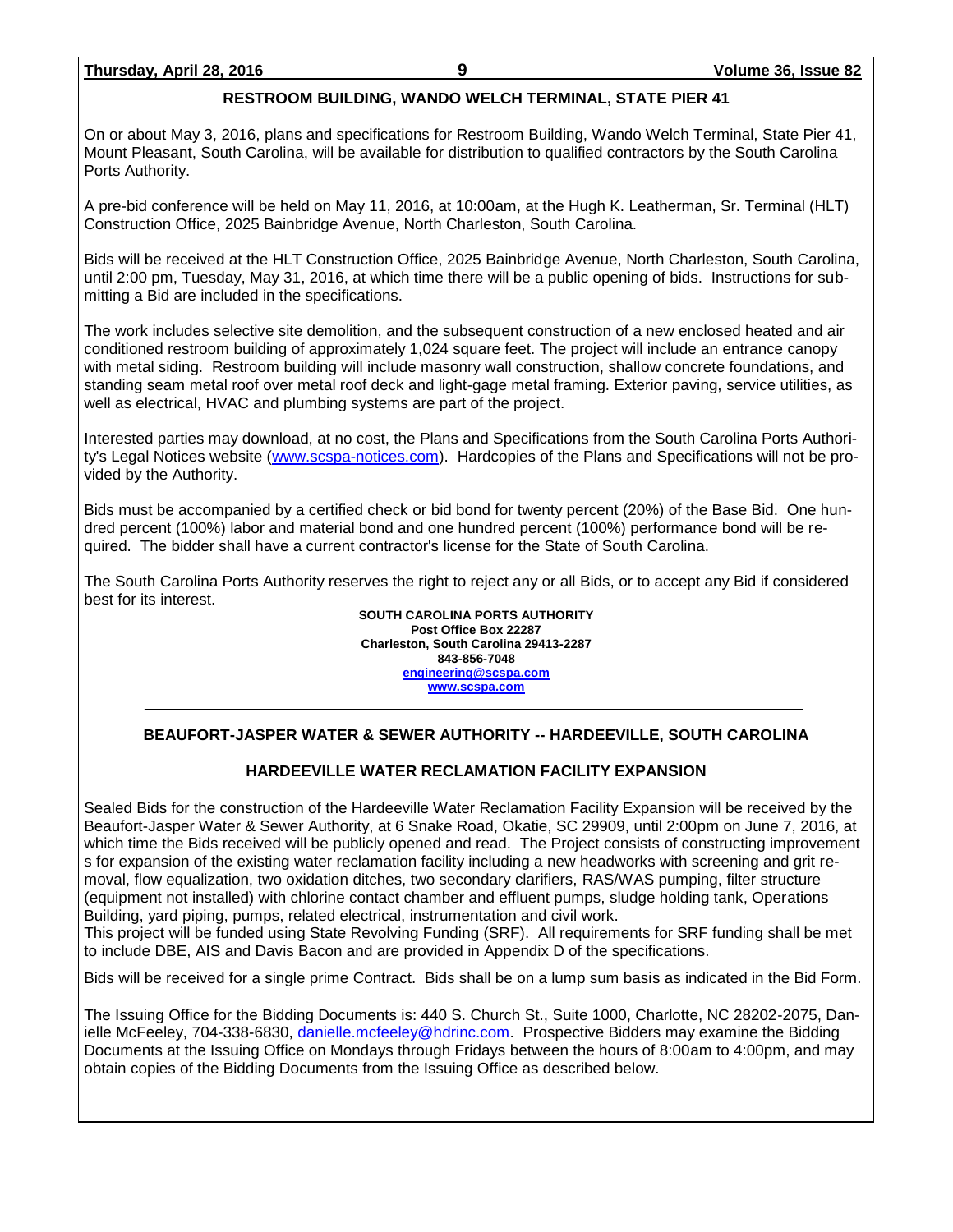| Thursday, April 28, 2016 |  |
|--------------------------|--|
|--------------------------|--|

Bidding Documents may be obtained from the Issuing Office, during the hours indicated above. Bidding Documents are available on compact disc (as portable document format (PDF) files) for a non-refundable charge of \$40.00, including shipping via overnight express service. Alternatively, printed Bidding Documents may be obtained from the Issuing Office either via in-person pick-up or via mail, upon Issuing Office's receipt of payment for the Bidding Documents. The non-refundable cost of printed Bidding Documents is \$375 per set, payable to "HDR Engineering, Inc., of the Carolinas". Upon Issuing Office's receipt of payment, printed Bidding Documents will be sent via the prospective Bidder's delivery method of choice. The date that the Bidding Documents are transmitted by the Issuing Office will be considered the prospective Bidder's date of receipt of the Bidding Documents. Partial sets of Bidding Documents will not be available from the Issuing Office. Neither Owner nor Engineer will be responsible for full or partial sets of Bidding Documents, including Addenda if any, obtained from sources other than the Issuing Office, or for the printing accuracy of the PDF files if the electronic documents are used.

A pre-bid conference will be held at 10:00am on May 12, 2016 at the Beaufort-Jasper Water & Sewer Authority Administration Building, 6 Snake Road, Okatie, SC, 29909. Attendance at the pre-bid conference is mandatory and should be attended by a qualified representative of the company. A site visit to the plant site will be held immediately following the meeting. This will be the only time to visit the site.

Bid security shall be furnished in accordance with the Instructions to Bidders.

Owner: Beaufort-Jasper Water & Sewer Authority By: Brian Chemsak, P.E. Title: Director of Engineering Date: April 28, 2016

**Description:** CONSTRUCTION MANAGEMENT AT-RISK SERVICES FOR LEXINGTON HIGH SCHOOL ATHLETIC MODIFICATIONS **Solicitation No.:** LCSD1-2016-2 **Delivery Point:** Lexington High School, 2463 Augusta Highway, Lexington, SC **Submit Offer By:** 5/13/2016 10:00am **Purchasing Entity:** Lexington County School District One, 100 Tarrar Springs Road, Lexington, SC 29072 **Buyer:** 803-821-1023, [bharmon@lexington1.net](mailto:bharmon@lexington1.net) **Direct Inquiries To:** Bonnie Harmon[, bharmon@lexington1.net](mailto:bharmon@lexington1.net)

# Equipment

**Description:** SELF-SERVICE COMPUTER CART RE-BID **Solicitation Number:** 5400011460 **Submit Offer By:** 05/12/2016 2:30pm **Purchasing Agency:** SC DHEC 2600 Bull Street Columbia, SC 29201-1708 **Buyer:** ASHLEY BISHOP **Email:** [bishopan@dhec.sc.gov](mailto:bishopan@dhec.sc.gov) **Download Solicitation From:**  <http://webprod.cio.sc.gov/SCSolicitationWeb/solicitationAttachment.do?solicitnumber=5400011460>

**Description:** TRAILBLAZER ENGINE AND SUPPLIES **Solicitation Number:** 5400011449 **Submit Offer By:** 05/05/2016 10:00am **Purchasing Agency:** SC Department of Corrections 4420 Broad River Road Columbia, SC 29210 **Buyer:** LAURIE BRANHAM **Email:** [branham.lauriel@doc.state.sc.us](mailto:branham.lauriel@doc.state.sc.us) **Download Solicitation From:**  <http://webprod.cio.sc.gov/SCSolicitationWeb/solicitationAttachment.do?solicitnumber=5400011449>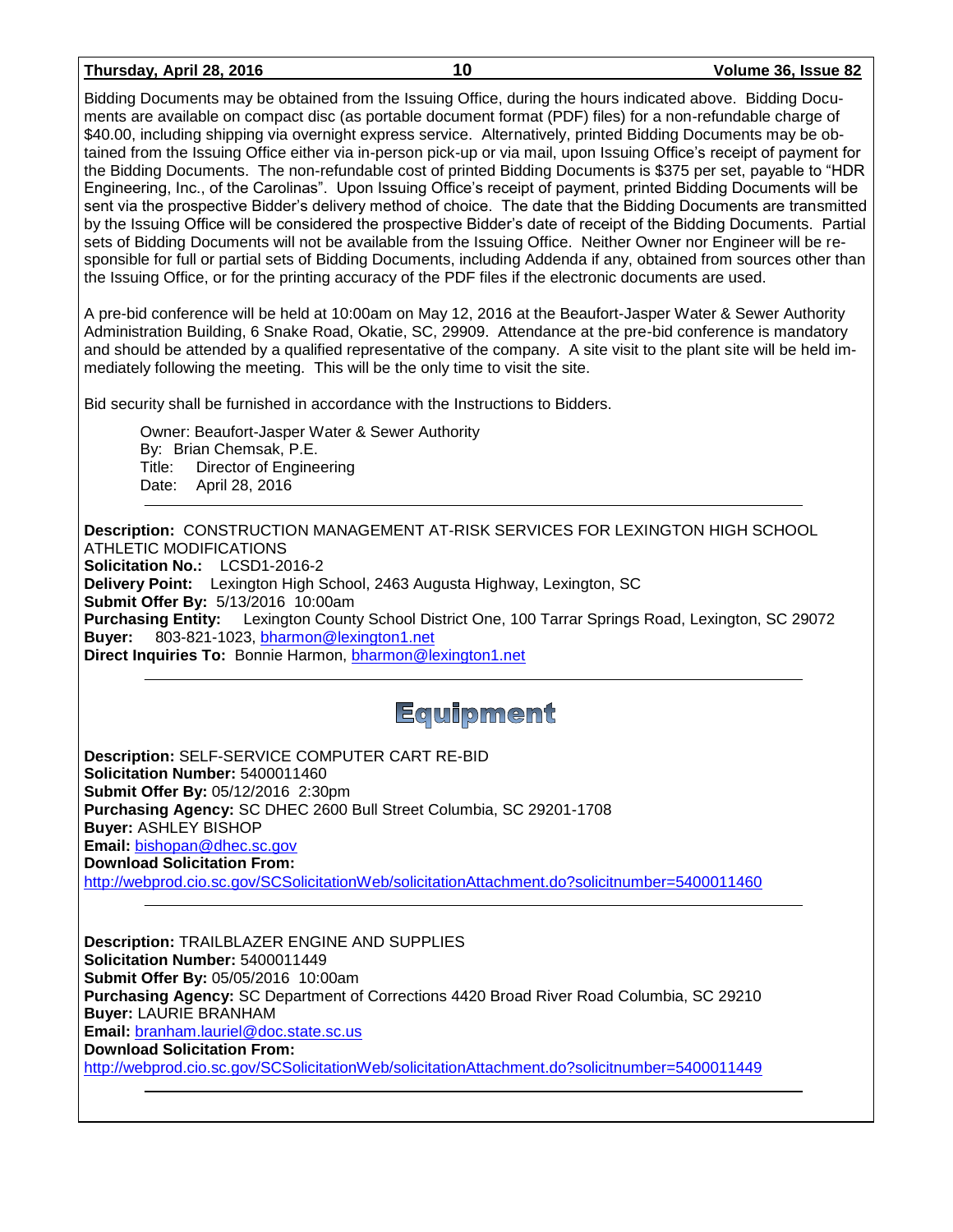#### **Thursday, April 28, 2016 11 Volume 36, Issue 82**

**Description:** SEWER PUMP AND ACCESSORIES **Solicitation Number:** 5400011447 **Submit Offer By:** 05/04/2016 10:00am **Purchasing Agency:** SC Department of Corrections 4420 Broad River Road Columbia, SC 29210 **Buyer:** LAURIE BRANHAM **Email:** [branham.lauriel@doc.state.sc.us](mailto:branham.lauriel@doc.state.sc.us) **Download Solicitation From:**  <http://webprod.cio.sc.gov/SCSolicitationWeb/solicitationAttachment.do?solicitnumber=5400011447>

**Description:** OUTDOOR RECYCLE BINS **Solicitation No.:** Q161020AB **Delivery Point:** 97 Jonathan Lucas Street, Room.101 Charleston, SC 29425 Attn: Christine Von Kolnitz **Submit Offer By:** 5/9/2016 3:00pm **Purchasing Entity:** Medical University of South Carolina **Buyer:** Arlo B. Walker, 843-792-2343 / [Walkera@musc.edu](mailto:Walkera@musc.edu) **Download Solicitation From:** [http://academicdepartments.musc.edu/vpfa/finance/purchasingap/solicit](http://academicdepartments.musc.edu/vpfa/finance/purchasingap/solicit-awards.htm)[awards.htm](http://academicdepartments.musc.edu/vpfa/finance/purchasingap/solicit-awards.htm)

**Description:** WAKEBOARD BOAT **Solicitation No.:** 74049955 **Delivery Point:** Clemson SC **Submit Offer By:** 5/9/2016 11:00am **Purchasing Entity:** Clemson University, Procurement Services, Administrative Services Bldg.,108 Perimeter Rd., Clemson, SC 29634 **Buyer:** April Pitts, 864-656-1773, [apitts@clemson.edu](mailto:apitts@clemson.edu) **Download Solicitation From:** Online solicitations only. Solicitations can be viewed at [www.clemson.edu/cfo/procurement/vendors](http://www.clemson.edu/cfo/procurement/vendors)

**Description:** PROVIDE MELCO EMT16 EMBROIDERY MACHINE **Solicitation No.:** MTC-RFQ-0889 **Delivery Point:** 1260 Lexington Drive, West Columbia, SC 29170 **Submit Offer By:** 5/13/2016 11:00am **Purchasing Entity:** Midlands Technical College Procurement Office, PO Box 2408, Columbia, SC29202 **Buyer:** Rina Drescher, 803-822-3209, [drescherr@midlandstech.edu](mailto:drescherr@midlandstech.edu) **Download Solicitation From:** [www.midlandstech.edu/procurement](http://www.midlandstech.edu/procurement)

**Description:** LESLIE STEAM WATER HEATER **Solicitation No.:** USC-RFQ-2964--KS **Delivery Point:** Columbia, SC **Submit Offer By:** 5/13/2016 2:00pm **Purchasing Entity:** USC Purchasing **Buyer:** Kevin Sanders, [ksanders@mailbox.sc.edu,](mailto:ksanders@mailbox.sc.edu) 803.777.4115 **Download Solicitation From:** <http://purchasing.sc.edu/sa.php>

**Description:** WALK-IN COOLER AND WALK IN FREEZER FOR FORT MILL HIGH SCHOOL **Solicitation No.:** 15-036 **Delivery Point:** Fort Mill High School R Wing Cafeteria, 215 N. Highway 21 ByPass, Fort Mill, SC 29715 **Submit Offer By:** 5/19/2016 10:00am **Direct Inquiries To:** [schoenmakerc@fortmillschools.org](mailto:schoenmakerc@fortmillschools.org)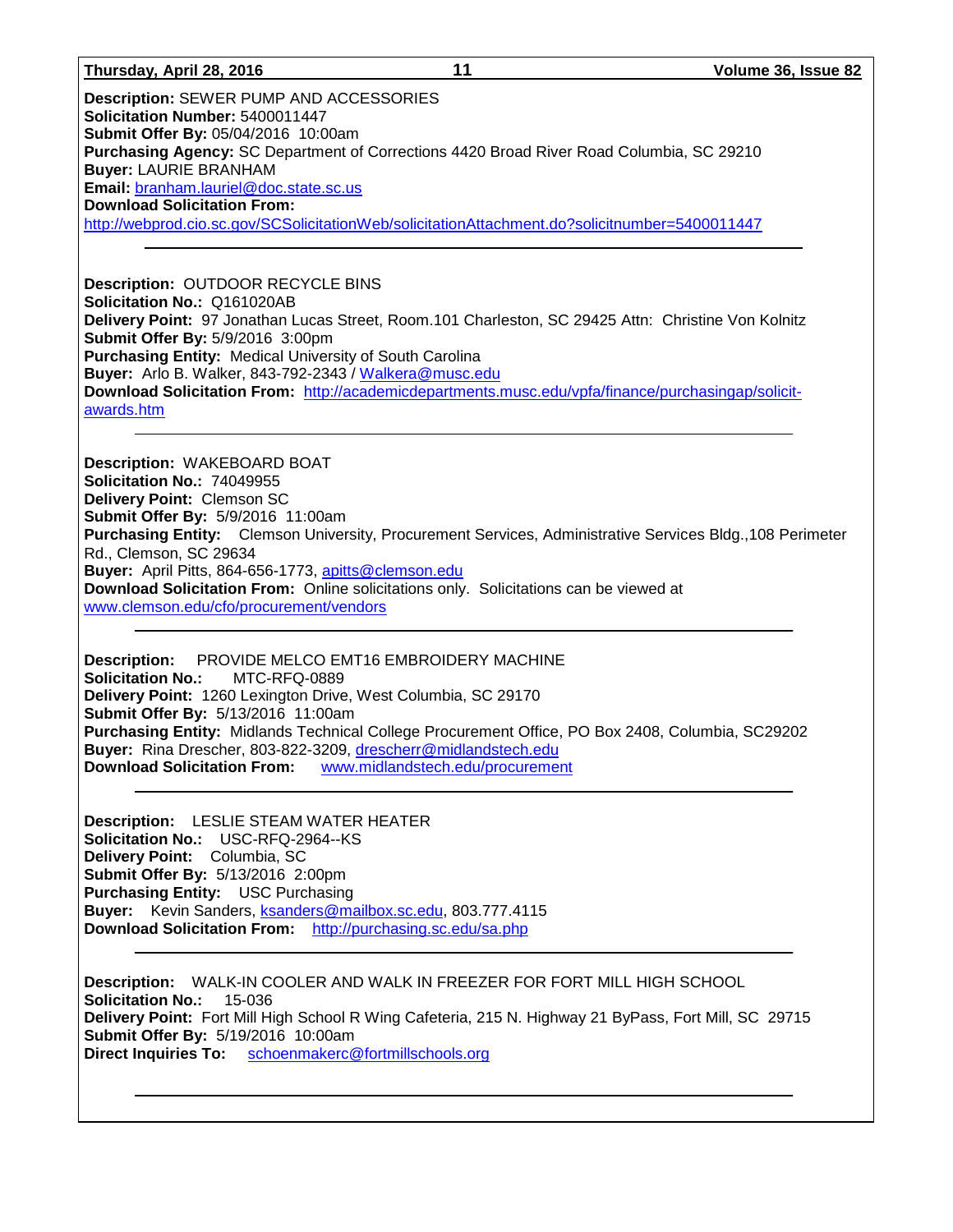**Description:** CHARLESTON COUNTY SCHOOL DISTRICT IS SOLICITING BIDS FROM QUALIFIED VENDORS FOR A VERTICAL CHAIR LIFT AT MARY FORD ELEMENTARY SCHOOL. **Solicitation No.:** QT1614 **Delivery Point:** North Charleston, SC **Submit Offer By:** 5/18/2016 2:00pm at Charleston County School District 3999 Bridge View Drive North Charleston S.C. Attn: Procurement Services **Purchasing Entity:** Charleston County School District Buyer: 843-566-8141, [debra\\_luce@charleston.k12.sc.us](mailto:debra_luce@charleston.k12.sc.us) **Direct Inquiries To:** 843-566-8141, [debra\\_luce@charleston.k12.sc.us](mailto:debra_luce@charleston.k12.sc.us) **Maintenance and Repair Description:** HOT APPLIED ASPHALT CRACK SEALANT & EQUIPMENT RENTAL **Solicitation Number:** 5400011462 **Submit Offer By:** 05/26/2016 2:30pm **Purchasing Agency:** SCDOT Procurement Office 955 Park Street Room 101 Columbia, SC 29201-3959 **Buyer:** EMMETT KIRWAN **Email:** [KirwanEI@scdot.org](mailto:KirwanEI@scdot.org) **Download Solicitation From:**  <http://webprod.cio.sc.gov/SCSolicitationWeb/solicitationAttachment.do?solicitnumber=5400011462> Services **Description:** MCCORMICK SHOP EXTERIOR PAINTING **Solicitation Number:** 5400011285 **Pre-bid Conf.:** 5/3/2016 11:00am Location: 488 Airport Road, McCormick, SC 29835 **Submit Offer By:** 05/09/2016 2:30pm **Purchasing Agency:** Capital Improvements 955 Park Street Room 121 Columbia, SC 29201-3976 **Buyer:** KYRON CONNER **Email:** [ConnerKL@scdot.org](mailto:ConnerKL@scdot.org) **Download Solicitation From:**  <http://webprod.cio.sc.gov/SCSolicitationWeb/solicitationAttachment.do?solicitnumber=5400011285> **Description:** PROVIDE HOMESHARE RESIDENTIAL SERVICES **Solicitation Number:** 5400011130 **Submit Offer By:** 06/09/2016 11:00am **Purchasing Agency:** SFAA, Div. of Procurement Services, MMO 1201 Main Street, Suite 600 Columbia, SC 29201 **Buyer:** MICHAEL SPEAKMON **Email:** [mspeakmon@mmo.sc.gov](mailto:mspeakmon@mmo.sc.gov) **Download Solicitation From:**  <http://webprod.cio.sc.gov/SCSolicitationWeb/solicitationAttachment.do?solicitnumber=5400011130> **Description:** MECHANICAL BRUSH MANAGEMENT – AGENCY WIDE **Solicitation Number:** 5400011433 **Submit Offer By:** 05/26/2016 2:30pm **Purchasing Agency:** SCDOT Procurement Office 955 Park Street Room 101 Columbia, SC 29201-3959 **Buyer:** EMMETT KIRWAN **Email:** [KirwanEI@scdot.org](mailto:KirwanEI@scdot.org) **Download Solicitation From:**  <http://webprod.cio.sc.gov/SCSolicitationWeb/solicitationAttachment.do?solicitnumber=5400011433>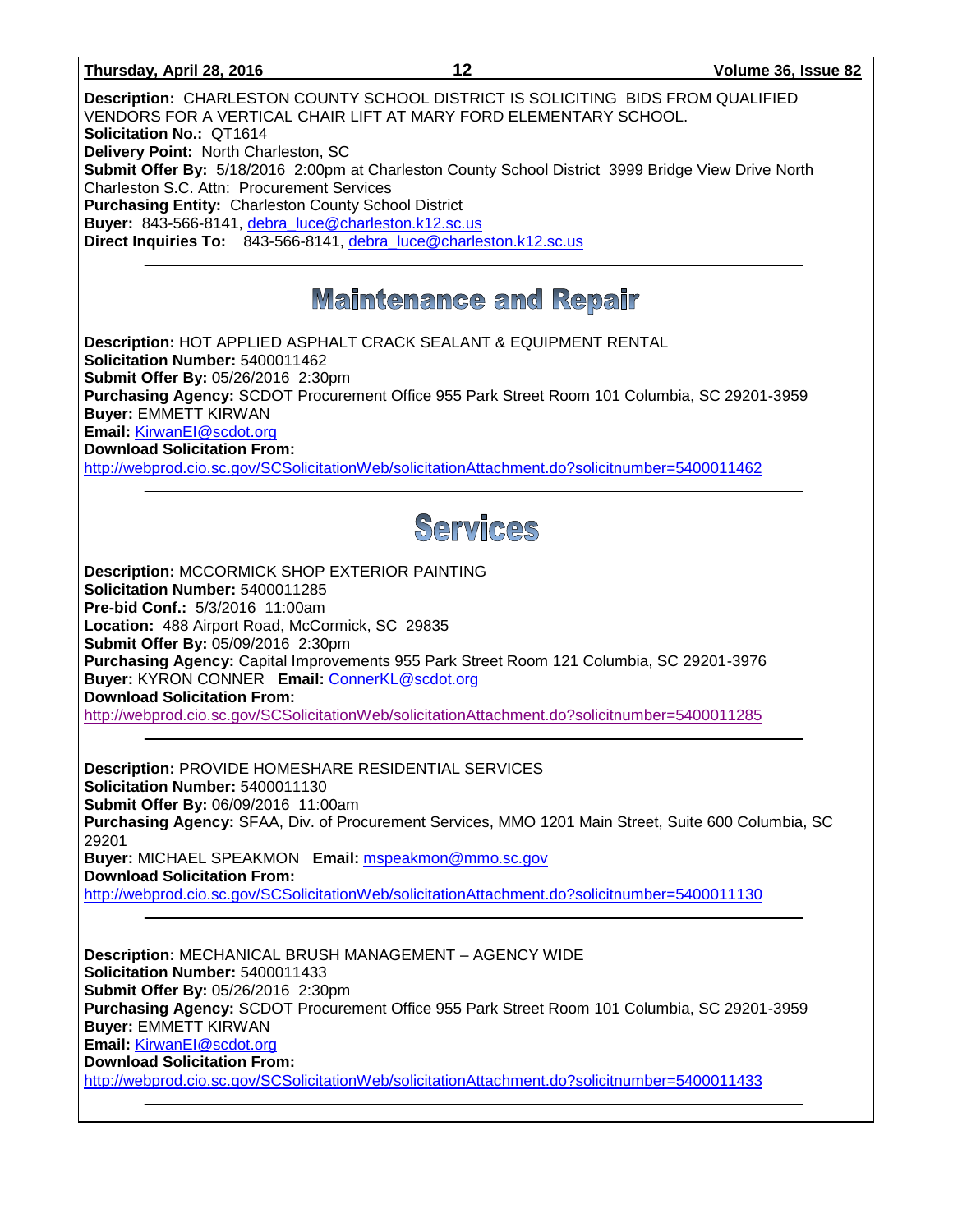#### **Thursday, April 28, 2016 13 Volume 36, Issue 82**

**Description:** SPECIALIZED TRANSPORTATION SERVICES **Solicitation No.:** 2016-033 **Delivery Point:** Irmo, SC 29063 **Submit Offer By:** 5/12/2016 11:00am **Purchasing Entity:** School District Five of Lexington and Richland Counties 1020 Dutch Fork Road Irmo, SC 29063 **Buyer:** Lynda Robinson, 803-476-8140 / [D5bids@lexrich5.org](mailto:D5bids@lexrich5.org)

**Description:** THE HOUSING AUTHORITY OF THE CITY OF COLUMBIA, SC (CHA) is seeking proposals from independent contractors with demonstrated professional competence and experience to provide repair services for the fleet vehicles as specified in this RFP. This Request for Proposal (RFP) contains submission requirements, scope of services, period of services, terms and conditions and other pertinent information for submitting a proper and responsive proposal. **Solicitation No.:** CHA160512 **Delivery Point:** Columbia, SC

**Submit Offer By:** 5/12/2016 2:00pm **Purchasing Entity:** Columbia Housing Authority 1917 Harden Street Columbia, SC 29204 **Buyer:** C Godbey, 803 376-6105, [cgodbey@chasc.org](mailto:cgodbey@chasc.org) **Download Solicitation From:** [www.chasc.org](http://www.chasc.org/)

**Description:** WEATHER REPORTING SERVICES RFP **Solicitation No.:** 15-1663 **Delivery Point:** 660 North Anderson Road, Rock Hill, SC 29730 **Submit Offer By:** 5/11/2016 **Purchasing Entity:** Rock Hill School District Three, 660 North Anderson Road, Rock Hill, SC 29730 **Buyer:** Nicole Hatch, [nhatch@rhmail.org](mailto:nhatch@rhmail.org) **Download Solicitation From:** <http://www.rock-hill.k12.sc.us/departments/purchasing/currentbids.aspx>

**Description:** RECYCLING SERVICES CONTRACT (REVENUE) **Solicitation No.:** 74079615 **Delivery Point:** Clemson, S.C. **Submit Offer By:** 5/19/2016 2:45pm **Purchasing Entity:** Clemson University, Procurement Services, Administrative Services Bldg.,108 Perimeter Rd., Clemson, SC 29634 **Buyer:** Shirley Alexander, 864-656-2395 / [salexa2@clemson.edu](mailto:salexa2@clemson.edu) **Download Solicitation From:** Online solicitations only. Solicitations can be viewed at [www.clemson.edu/cfo/procurement/vendors](http://www.clemson.edu/cfo/procurement/vendors)

# **CITY OF MYRTLE BEACH – RFP NO. 16-R0065**

The City of Myrtle Beach will be receiving proposals for Grounds and Landscape Maintenance at the Back Gate Areas. Proposal forms and specifications may be obtained from the Purchasing Office located at 3231 Mr. Joe White Avenue or from the City Website at [www.cityofmyrtlebeach.com/bids.html.](http://www.cityofmyrtlebeach.com/bids.html) Proposals will be received until 2:00pm on May 19, 2016. A Mandatory Pre-Proposal Conference will be held at 2:00pm on May 9, 2016 at the Purchasing Office.

Proposal forms can be mailed if you prefer by calling 843-918-2170.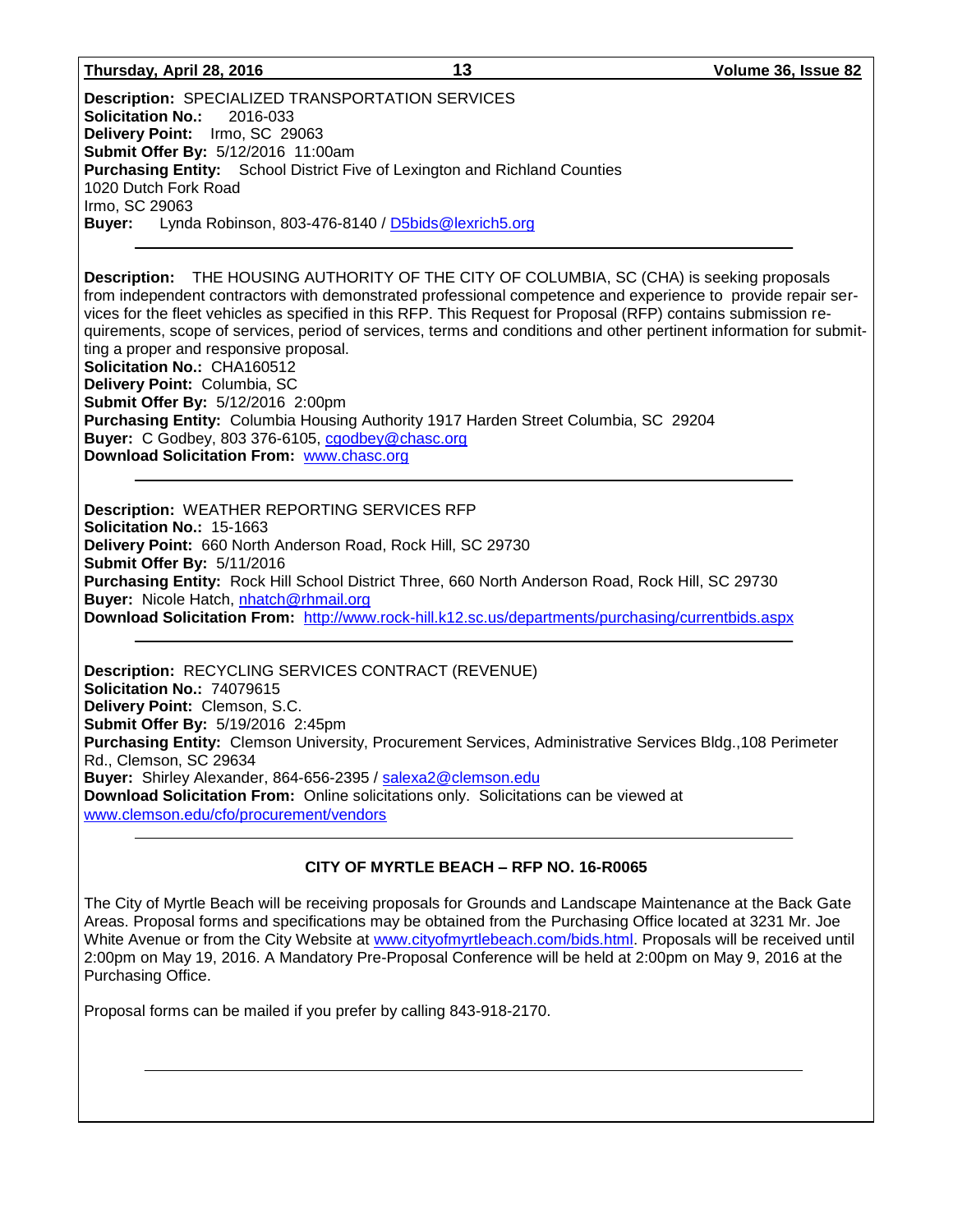### **LANDSCAPE MAINTENANCE SERVICES -- MOUNT PLEASANT**

The Town of Mount Pleasant (Town) will receive Bids to provide Landscape Maintenance Services to the sites identified within this solicitation and within the right-of-way of roadways and other specified adjacent property in Mount Pleasant, South Carolina. Services shall include, but not limited to mowing, debris and litter pickup, edging, weed-eating, blowing, pruning, irrigation repair/monitoring, soil amendments, pesticide treatments, weed control and prevention (pre and post), and any application that will ensure the health of the landscaping.

A SECONDARY MANDATORY PRE-BID CONFERENCE TO REVIEW SCOPE OF WORK IS SCHEDULED FOR 8:30am ON FRIDAY, MAY 6, 2016. THIS CONFERENCE WILL CONVENE IN PUBLIC MEETING ROOM 1 OF BUILDING "A" LOCATED AT THE TOWN'S MUNICIPAL COMPLEX, 100 ANN EDWARDS LANE, MOUNT PLEASANT, SOUTH CAROLINA 29464. ALL INTERESTED PARTIES SHALL MAKE ARRANGEMENTS TO ATTEND. FAILURE TO ATTEND THIS CONFERENCE MAY RESULT IN REJECTION OF THE BID AND THE BIDDER WILL BE CONSIDERED NONCOMPLIANT. DIRECTLY FOLLOWING THE MANDATORY PRE-BID CONFERENCE, A MANDATORY SITE VISIT WILL BE CONDUCTED TO VISIT THE SERVICE LOCATIONS.

Bids shall be submitted in a sealed envelope, clearly marked "LANDSCAPE MAINTENANCE SERVICES, IFB#1516-078-RM", including the Bidder's name. Bids will be accepted until 3:00pm on May 19, 2016 by the Town's Purchasing Division, at which time and place all Bids will be publicly opened, read aloud and tabulated in Public Meeting Room 2 of Building "C" of the Court-Council Building located at the Town's Municipal Complex, 100 Ann Edwards Lane, Mount Pleasant, South Carolina 29464.

This Invitation does not commit the Town to award a Contract, to pay any costs incurred in the preparation of a Bid or to procure or contract for the articles of goods or services. The Town reserves the right to waive any informalities or irregularities in the bidding, to negotiate with all qualified Bidders, to accept or reject any or all Bids received as a result of this solicitation and to cancel in part or in its entirety, and to award or refrain from awarding the project to any Bidders, if it is in the best interest of the Town to do so.

All interested parties are encouraged to contact the Town's Purchasing Division at 843-884-8517 Ext. 3536 if there are any questions regarding this invitation and the solicitation documents, which have been prepared for these services.



**Description:** PROVIDE, DELIVER AND INSTALL PRECOR TRM885/P82 TREADMILLS **Solicitation No.:** CCU-9300121 **Delivery Point:** Conway, SC **Submit Offer By:** 5/17/2016 2:00pm **Purchasing Entity:** Coastal Carolina University, Procurement Services, PO Box 261954, Conway, SC 29528- 6054 **Buyer:** Wanda B. Lewis, 843-349-2162 / [wlewis@coastal.edu](mailto:wlewis@coastal.edu) **Download Solicitation From:** <https://bids.sciquest.com/apps/Router/PublicEvent?CustomerOrg=CoastalCarolina>

**Description:** CHEMICALS FOR WATER RESOURCE RECOVERY FACILITIES **Solicitation No.:** 360 **Delivery Point:** Greenville, SC **Submit Offer By:** 5/26/2016 2:00pm **Purchasing Entity:** Renewable Water Resources (ReWa), 561 Mauldin Rd., Greenville, SC 29607 **Buyer:** Maryanna Levenson, 864-299-4000 x 275 [maryannal@re-wa.org](mailto:maryannal@re-wa.org) **Direct Inquiries To:** Buyer by May 13, 2016 5:00pm **Download Solicitation From:** <http://rewaonline.org/resources/vendor/current-solicitations/>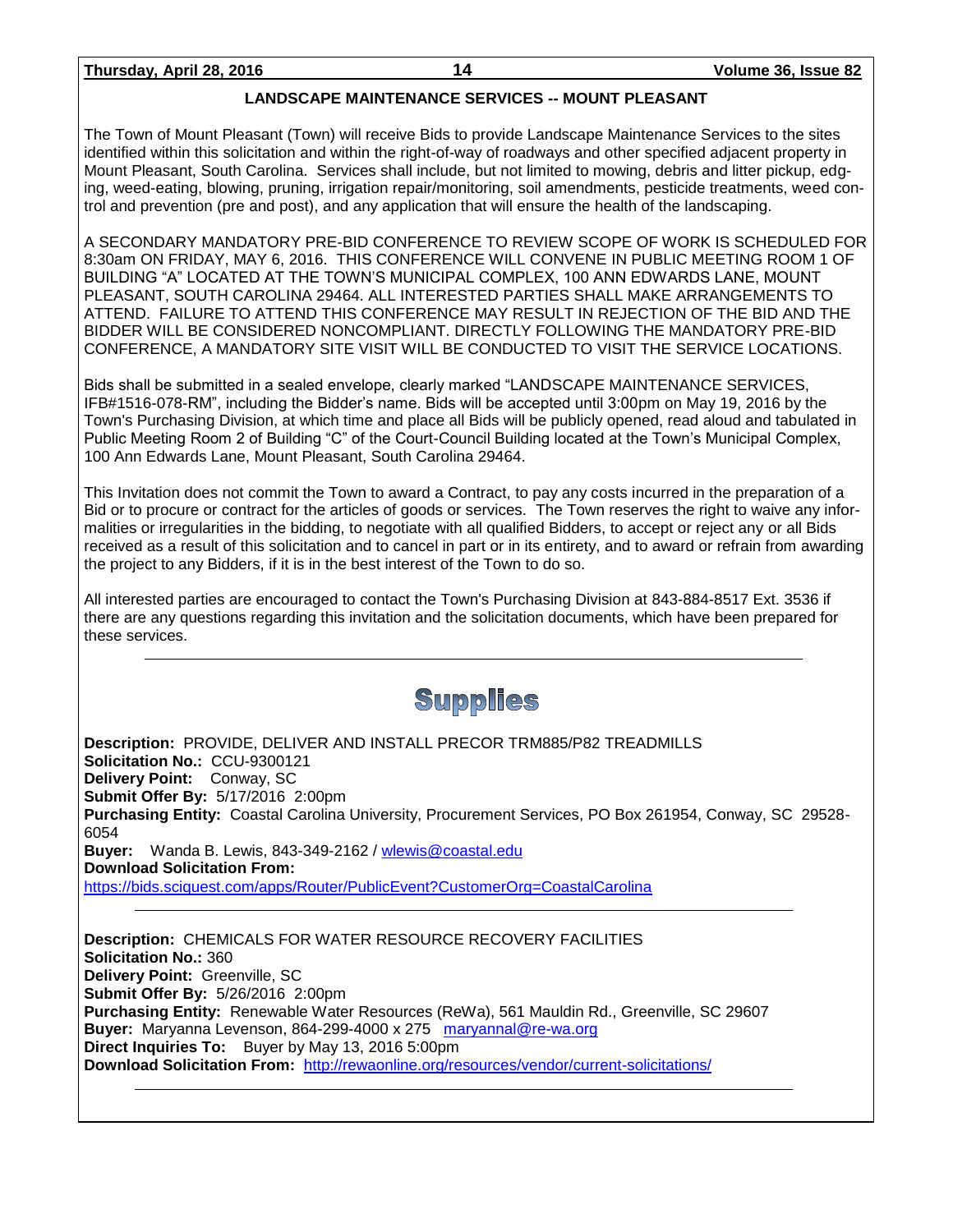#### **Thursday, April 28, 2016 15 Volume 36, Issue 82**

**Description:** ANNUAL FUEL SUPPLY AGREEMENT **Solicitation No.:** 359 **Delivery Point:** Greenville, SC **Submit Offer By:** 5/11/2016 2:00pm **Purchasing Entity:** Renewable Water Resources (ReWa), 561 Mauldin Rd., Greenville, SC 29607 **Direct Inquiries To:** Buyer by 05/04/16 5:00pm **Download Solicitation From:** <http://rewaonline.org/resources/vendor/current-solicitations/>

**Description:** LEXAN MR10 **Solicitation Number:** 5400011440 **Submit Offer By:** 05/03/2016 10:00am **Purchasing Agency:** SC Department of Corrections 4420 Broad River Road Columbia, SC 29210 **Buyer:** LAURIE BRANHAM **Email:** [branham.lauriel@doc.state.sc.us](mailto:branham.lauriel@doc.state.sc.us) **Download Solicitation From:**  <http://webprod.cio.sc.gov/SCSolicitationWeb/solicitationAttachment.do?solicitnumber=5400011440>



DESCRIPTION: Pine Straw: sealed bids for the sale of approximately 1,003.3 acres of longleaf and mixed pine straw on Sand Hills State Forest.

Sale No.: SHSF 3657 ADV PS 16

For further info contact:

Sand Hills State Forest 16218 Hwy 1 Patrick, SC 29584 Phone: 843-498-6478 Fax: 843-498-6705

SITE VISIT: Anytime OPENING DATE: Tuesday May 17, 2016 TIME: 10:00am at Sand Hills State Forest

# **SCBO Notices**

### **VENDORS, DON'T NEGLECT TO CHECK THE STATE'S FIXED PRICE BIDS**

If authorized by the original solicitation, the State may use "competitive fixed price bidding" to create procurements with an open response date. These fixed price bids are advertised in SCBO once, but the solicitation may provide for bids to be accepted continuously or periodically during the contract term. The links below take you to a listing of all open solicitations conducted by the central purchasing office using the competitive fixed pricing bidding rules.

> Fixed Price Bids - [Information Technology](http://www.mmo.sc.gov/PS/vendor/PS-vendor-fixed-price-bids-it.phtm) (Open Response Date) Fixed Price Bids - [Supplies & Services](http://www.mmo.sc.gov/PS/vendor/PS-vendor-fixed-price-bids-ss.phtm) (Open Response Date)

> > **INSPECTOR GENERAL'S FRAUD HOTLINE**

(State Agency fraud only)

1-855-723-7283 / [http://oig.sc.gov](http://oig.sc.gov/)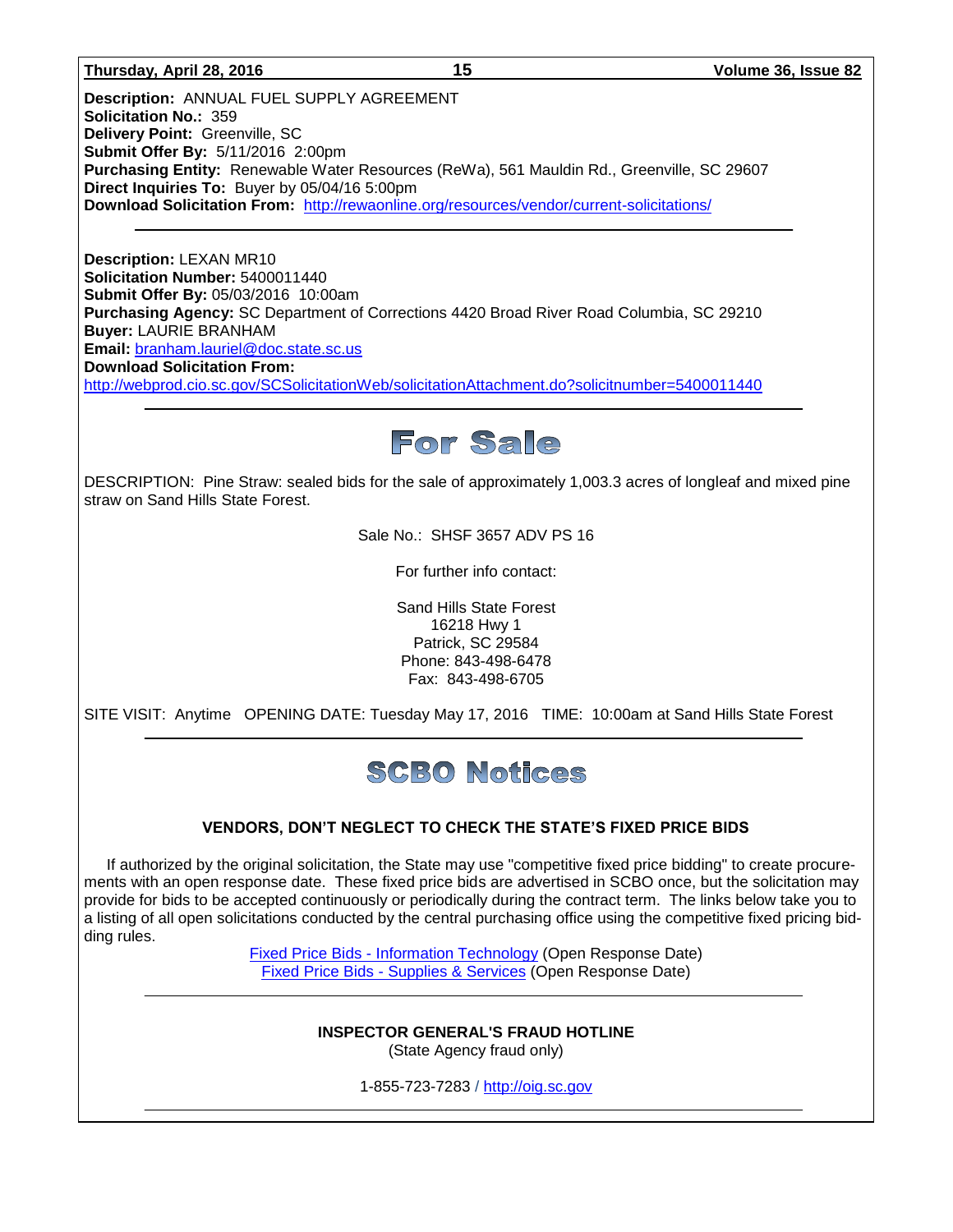